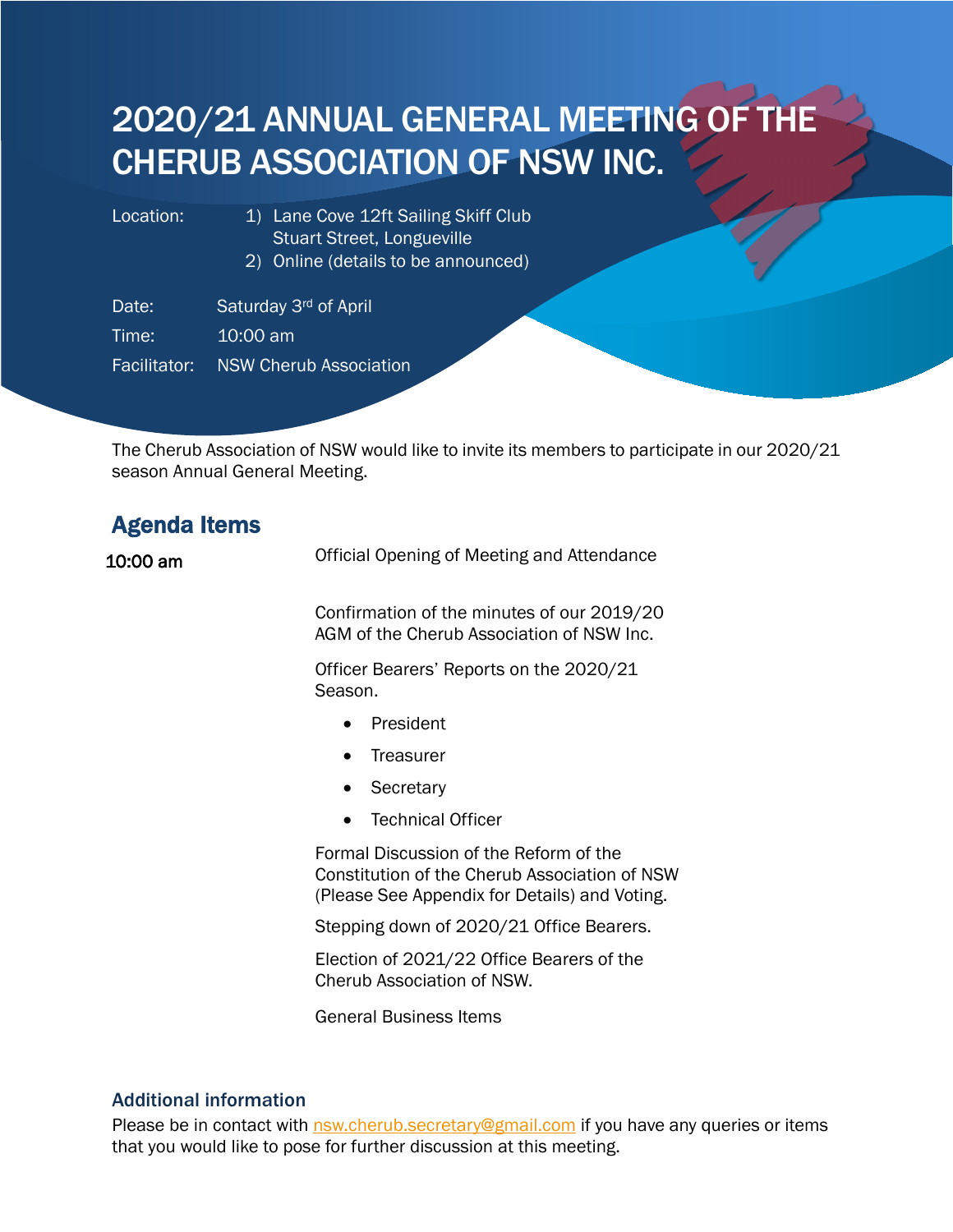# **Cherub Association of New South Wales** Incorporated

# Constitution

### *BRIEFING NOTES:*

*These proposed changes represent a significant modification of the NSW Cherub Constitution from its current version, however NSW Fair Trading and the Associations Incorporation Act of 2009 require essential additions in order to comply with current legislation.*

*NSW Fair Trading provides a model constitution that can be used as is or modified. The committee decided to modify in order to ensure the new constitution reflects our needs as an association. Please refer to the Comparison guide to see how the old constitution was amalgamated into the model version.*

*BLACK text is the NSW Fair Trading model constitution recommended language BLUE text marks the items required by legislation*

*RED amendments and additions are the modifications made to the NSW Fair Trading model constitution to include original Cherub constitution items and/or update to our association structure and processes.*

*The below is the proposed version to be finalised, following discussion at the 2019/2020 AGM on 20 September 2020 and feedback provided on the initial draft version.*

*In this constitution, members of the Association are the club fleets, not boat owners. The constitution outlines the organisational side of the Association. In terms of voting rights, changes to the constitution are passed by a two-thirds majority of the committee members (club delegates & office holders).*

*Rules & Restrictions are a separate document to the Constitution. Any changes to the Rules & Restrictions must be by two-third majority of the registered boat owners. This document is not being changed today or voted on.*

*Today, boat owners will vote to elect the incoming Office Holders of the Association.*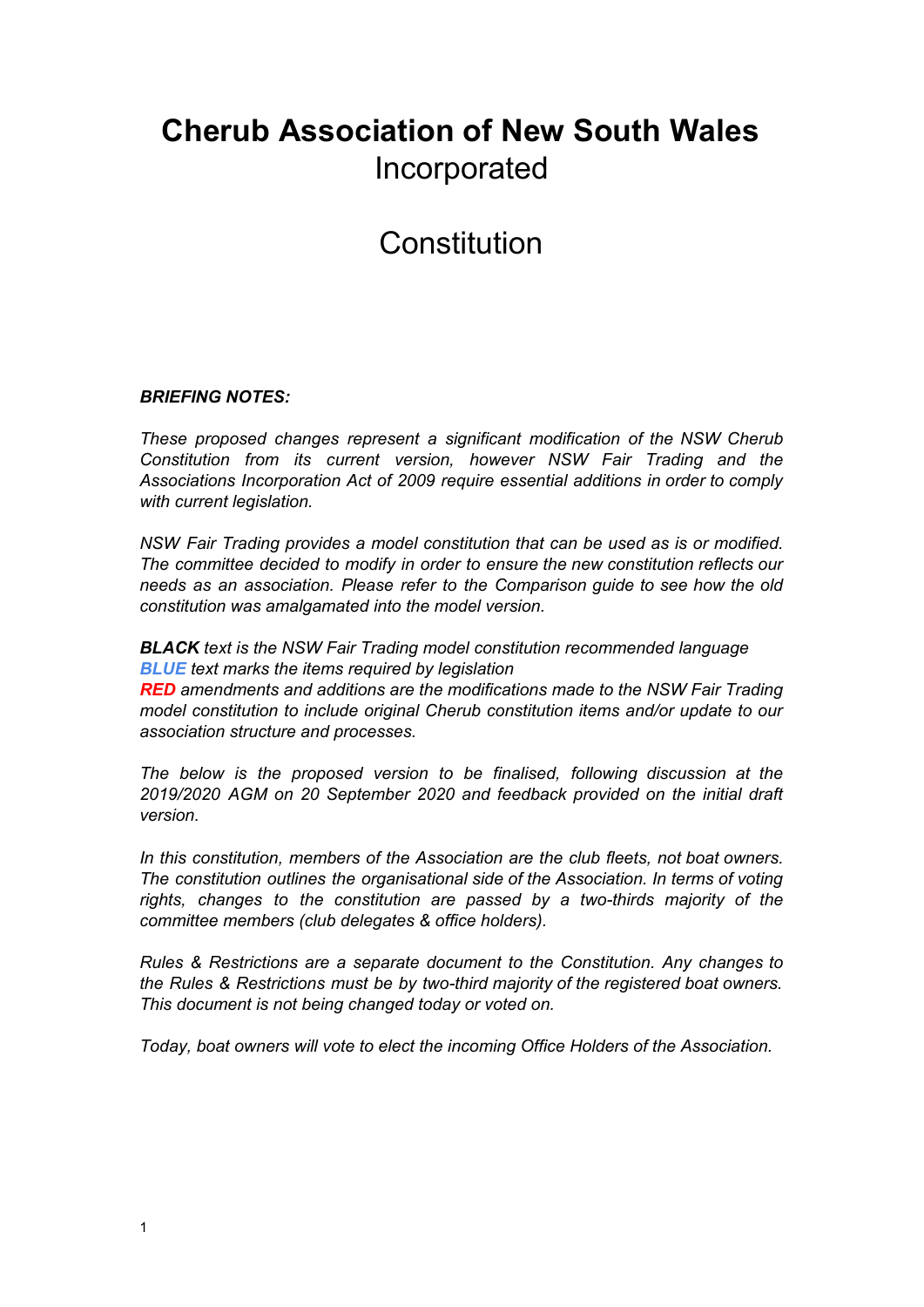# **Contents**

### **[Part 1](#page-4-0) [Preliminary](#page-4-0)**

[Definitions](#page-4-1)

### **[Part 2](#page-5-0) [Association](#page-5-0)**

- [Name](#page-6-0)
- [Address](#page-6-1)
- [Objectives](#page-6-2)

### **[Part 3](#page-7-0) [Membership](#page-7-0)**

- [Membership generally](#page-7-1)
- [Application for membership](#page-7-2)
- [Cessation of membership](#page-8-0)
- [Resignation of membership](#page-8-1)
- [Duty of members](#page-8-2)
- [Register of members](#page-8-3)
- [Fees and subscriptions](#page-9-0)
- [Members' liabilities](#page-9-1)
- [Resolution of disputes](#page-10-0)
- [Disciplining of members](#page-10-1)
- [Right of appeal of disciplined member](#page-11-0)

### **[Part 4](#page-11-1) [The committee](#page-11-1)**

- [Powers of the committee](#page-12-0)
- [Composition and membership of committee](#page-12-1)
- [Election of committee members](#page-13-0)
- [Secretary](#page-13-1)
- [Treasurer](#page-13-2)
- [Casual vacancies](#page-14-0)
- [Removal of committee members](#page-14-1)
- [Committee meetings and quorum](#page-14-2)
- [Appointment](#page-15-0) of association members as committee members to constitute
- [quorum](#page-15-0)
- [Use of technology at committee meetings](#page-15-1)
- [Voting and decisions](#page-16-0)

### **[Part 5](#page-16-1) [General meetings](#page-16-1)**

- [Annual general meetings holding of](#page-17-0)
- [Annual general meetings calling of and business at](#page-17-1)
- [Special general meetings calling of](#page-17-2)
- [Notice](#page-18-0)
- [Quorum for general meetings](#page-18-1)
- [Presiding member](#page-19-0)
- [Adjournment](#page-19-1)
- [Making of decisions](#page-19-2)
- [Special resolutions](#page-20-0)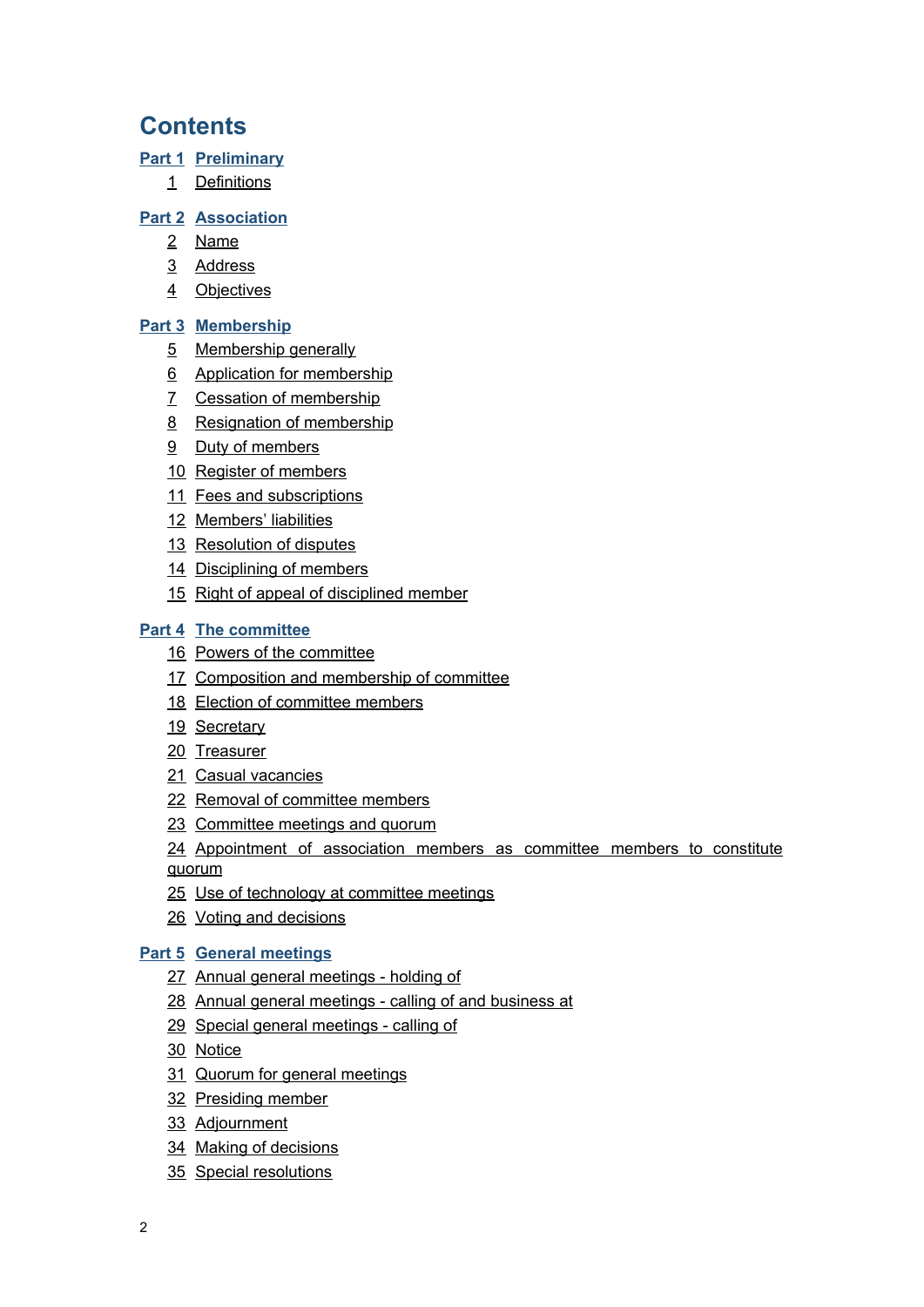- [Voting](#page-20-1)
- [Proxy votes](#page-20-2)
- [Postal or electronic ballots](#page-20-3)
- [Use of technology at general meetings](#page-20-4)

#### **[Part 6](#page-20-5) [Miscellaneous](#page-20-5)**

- [Insurance](#page-21-0)
- [Indemnity](#page-21-1)
- [Funds source of](#page-21-2)
- [Funds management of](#page-21-3)
- [Association is non-profit](#page-21-4)
- [Distribution of property on winding up of association](#page-21-5)
- [Change of name, objects and constitution](#page-22-0)
- [Custody of books etc](#page-22-1)
- [Inspection of books etc](#page-22-2)
- [Common Seal](#page-23-0)
- [Financial year](#page-23-1)
- [Racing Rules](#page-23-2)
- [By-Laws](#page-23-3)

#### **[Part 7](#page-24-0) [By-Laws](#page-24-0)**

- 1 – [Measurement](#page-24-1)
- 2 - [Registration](#page-24-2)
- $3 Deleted$  $3 Deleted$
- $4 -$ Racing
- 5 – [Amendments of CNCA Rules and Restrictions](#page-26-0)
- $6 -$  [Deleted](#page-26-1)
- 7 - [Cherub Class Owners Fleet definition](#page-26-2)
- 8 – [Alteration to By-Laws](#page-26-3)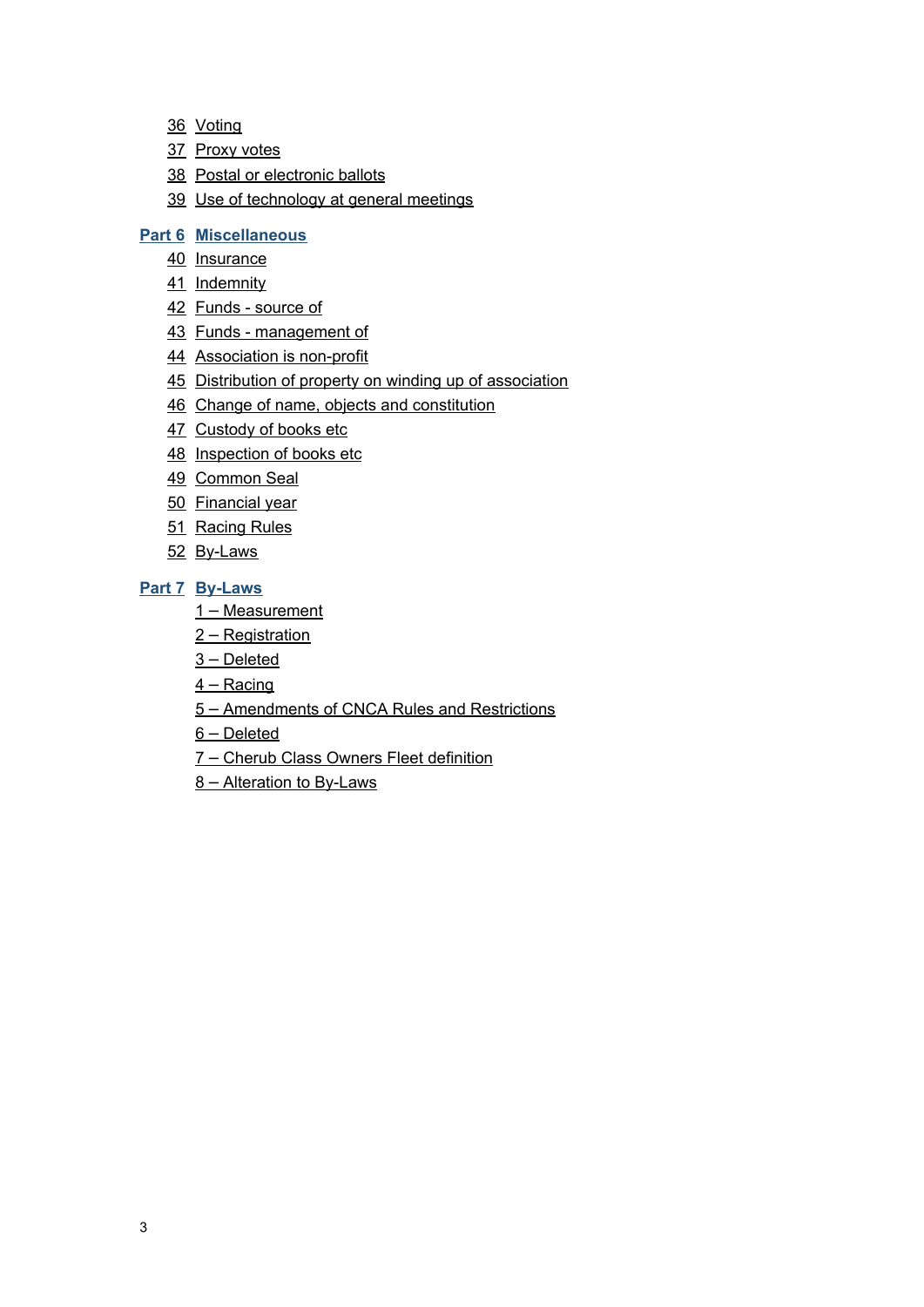# <span id="page-4-1"></span><span id="page-4-0"></span>**Part 1 Preliminary**

### **1 Definitions**

(1) In this constitution:

*Annual Cherub Class Yacht Registration Fee* means the annual affiliation fee set by the Council to register a Cherub Class Yacht, its Owner, helmsman and crew.

*AS* refers to the governing body Australian Sailing

*Association* means the Cherub Association of New South Wales.

**Chairman** means the presiding Officer at all meetings of the Council, which shall be the President of the Association or such Councillor or Officer of the Association as nominated by the President.

*Cherub Class International Association or CCIA* means the international organising body of Cherub Class Yachts.

*Cherub Class Owner Fleet* means a fleet which shall be determined by the Council from time to time of Cherub Class Yachts racing together in a club affiliated to Australian Sailing, as specified by By-Law 7.

*Cherub Class Yacht* means the 12ft restricted class yacht which has been measured and found to be in conformity with CNCA Rules and Restrictions and is in possession of a valid Certificate of Registration issued by or under the authority of CCIA.

*Cherub National Council of Australia or CNCA* means the national organising body of Cherub Class Yachts in Australia.

*Council or Council Members* means the council of representatives consisting of Officers of the Association and the representative Councillors from each Member Fleet

*Council Meetings* means all meetings called by the Council pursuant to Article 23

*Councillors* means the nominated representatives from each Member Fleet

*Member Fleet* means a Cherub Class Owner Fleet which has been admitted as a member of the Association pursuant to Article 5.

*Officers* means the office-bearers elected by the Owners to manage the **Council** 

*Owner* means an owner or part owner of a Cherub Class Yacht registered with the Association or such person who has been duly appointed by proxy to represent the owner or part owner, provided no more than one person represents each registered boat

*the Act* means the *Associations [Incorporation](http://main/) Act 2009*.

*the Regulation* means the *Associations [Incorporation](http://main/) Regulation 2016*.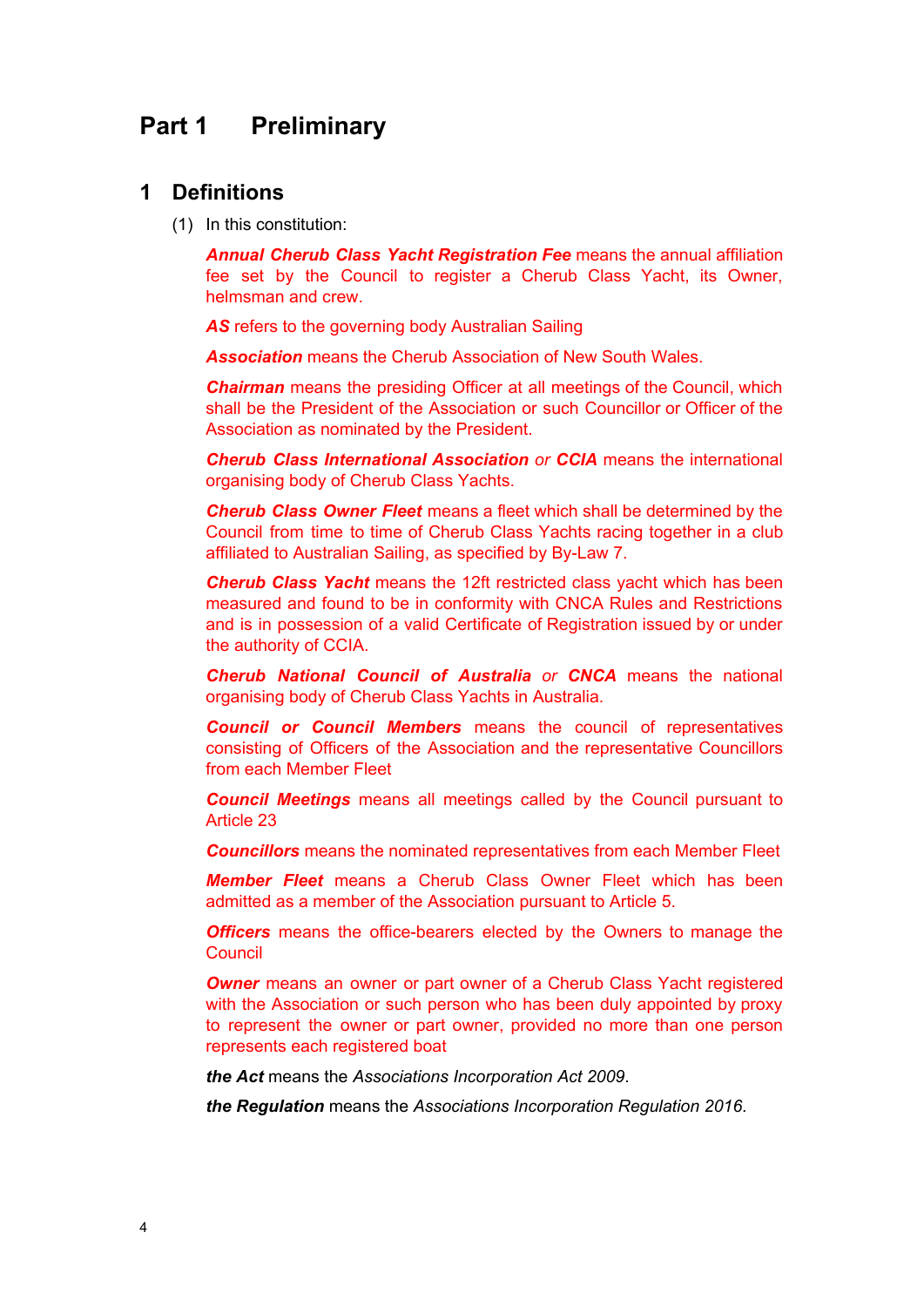- (2) In this constitution:
	- (a) a reference to a function includes a reference to a power, authority and duty, and
	- (b) a reference to the exercise of a function includes, if the function is a duty, a reference to the performance of the duty.
- <span id="page-5-0"></span>(3) The provisions of the *[Interpretation](http://main/) Act 1987* apply to and in respect of this constitution in the same manner as those provisions would so apply if this constitution were an instrument made under the Act.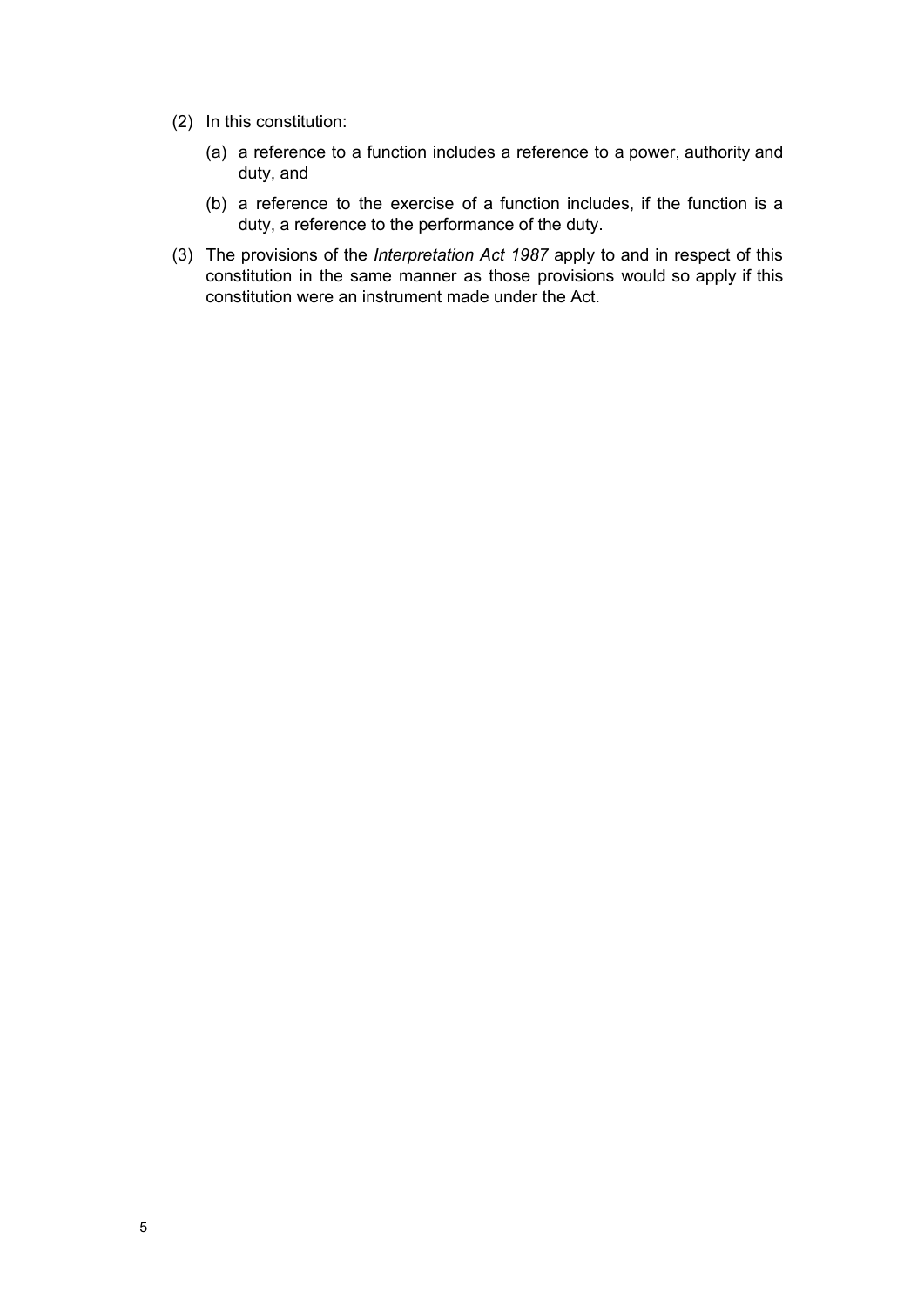# **Part 2 Association**

### <span id="page-6-0"></span>**2 Name**

Cherub Association of New South Wales Incorporated.

### <span id="page-6-1"></span>**3 Address**

The address of the Association shall be as from time to time determined by the Council of the Association.

# <span id="page-6-2"></span>**4 Objectives**

- (1) To regulate and promote the Cherub class within the State of New South Wales alongside the Cherub Class International Association and under the authority of the Cherub National Council of Australia.
- (2) To affiliate with and follow the requirements of the Cherub National Council of Australia, Australian Sailing and any other body which in the opinion of the Council is likely to further its objectives.
- (3) To promote and coordinate interfleet competition and to organise and control an annual NSW Cherub class championship.
- (4) To pursue and further the interests of the Cherub Class Yachts, its owners and sailors.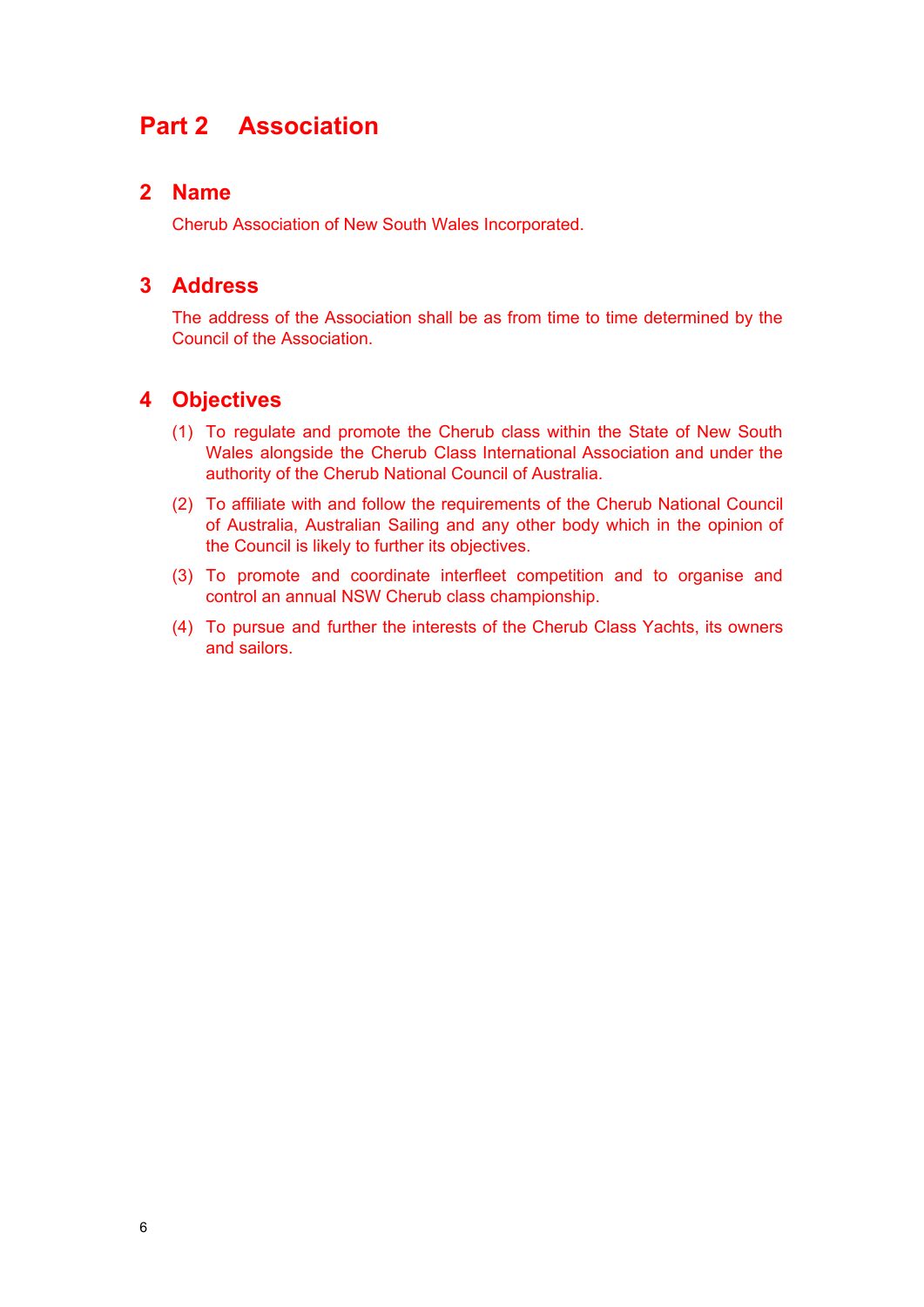# <span id="page-7-0"></span>**Part 3 Membership**

### <span id="page-7-1"></span>**5 Membership generally**

- (1) Membership shall be accorded to Cherub Class Owners Fleets within NSW including ACT. The Council shall have absolute discretion to accord membership to any other national or international Cherub Class Owner Fleet.
- (2) A Cherub Class Owners Fleet may be formed in any club affiliated to Australian Sailing where there are Cherubs actively engaged in racing together, as specified in By-Law 7.
- (3) It shall be a condition of membership that Cherub Class Owners Fleets applying for membership agree in writing to observe and be bound by this Constitution and the By-Laws as amended from time to time.
- (4) The Council may at its discretion bestow life membership on any individual, who in the opinion of the Council has rendered meritorious service to the Association. The said Honorary Life Member shall be entitled to attend and address the Council at any meeting of the Association, however, the said member shall hold no voting rights.
- (5) The Council may appoint one or more individuals as Patron(s) of the association for the purpose of promulgating the objects of this constitution. A Patron may only be removed from office upon resolution of the Council which shall be confirmed in writing by a majority of Members of the Council.

### <span id="page-7-2"></span>**6 Application for membership**

- (1) An application by a Cherub Class Owners Fleet for membership as a Member Fleet of the association:
	- (a) must be made in writing (including by email or other electronic means, if the committee so determines) in the form determined by the committee, and
	- (b) must be lodged (including by electronic means, if the committee so determines) with the secretary of the association, and
	- (c) must provide details of registered numbers, names and owners of Cherubs registered with the fleet.
- (2) As soon as practicable after receiving an application for membership, the secretary must refer the application to the committee, which is to determine whether to approve or to reject the application by resolution of a two-third majority of Councillors and Officers of the Association present and entitled to vote.
- (3) As soon as practicable after the committee makes that determination, the secretary must: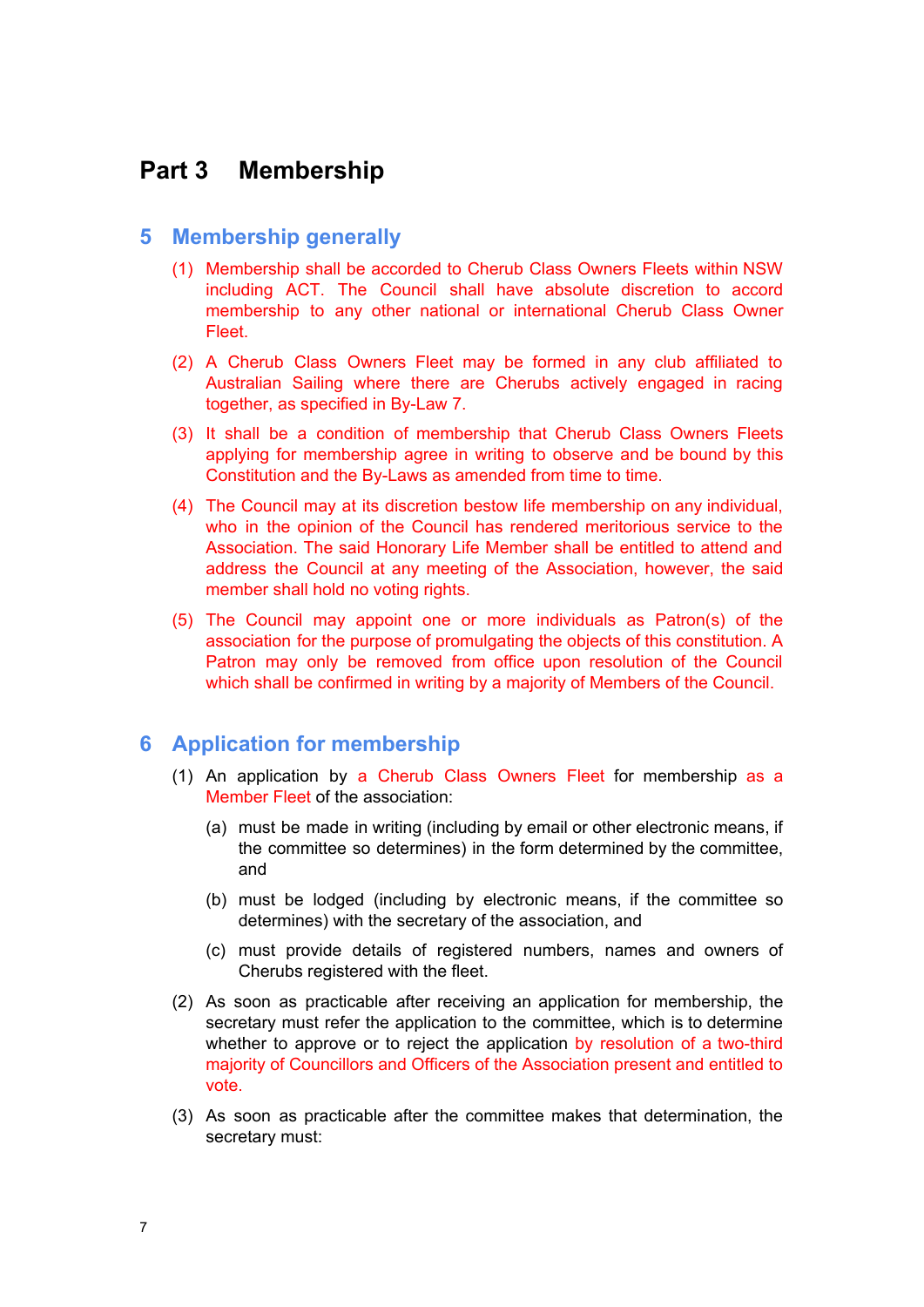- (a) notify the applicant in writing (including by email or other electronic means, if the committee so determines) that the committee approved or rejected the application (whichever is applicable),
- (b) The secretary must, enter or cause to be entered the applicant's name in the register of members and, on the name being so entered, the applicant becomes a Member Fleet of the Association.

# <span id="page-8-0"></span>**7 Cessation of membership**

- (1) A Member Fleet ceases to be a member of the association if that Member Fleet:
	- (a) ceases to exist, or
	- (b) resigns membership, or
	- (c) is expelled from the association

# <span id="page-8-1"></span>**8 Resignation of membership**

- (1) A Member Fleet of the association may resign from membership of the association by first giving to the secretary written notice of at least 30 days (or any other period that the committee may determine) of the member's intention to resign and, on the expiration of the period of notice, the member ceases to be a member.
- (2) If a Member Fleet of the association ceases to be a member under subclause (1), and in every other case where a member ceases to hold membership, the secretary must make an appropriate entry in the register of members recording the date on which the member ceased to be a member.

# <span id="page-8-2"></span>**9 Duty of members**

- (1) Member Fleets shall be responsible for controlling the Cherub class within their respective clubs to observe and be bound by this Constitution and the By-Laws as amended from time to time, CNCA Rules and Restrictions.
- (2) Collect from Owners of Cherub Class Yachts and remit to the Association the annual Cherub Class Yacht Registration Fee as determined by the Council from time to time according to the number of Cherubs registered with the fleet.
- (3) Provide the Association annually with details of Owners registered numbers, names and details of their fleet.
- (4) Obey the lawful directions of the Council to the extent that those said directions further interests of the Cherub Class Yachts, its owners and sailors.

# <span id="page-8-3"></span>**10 Register of members**

(1) The secretary must establish and maintain a register of Member Fleets and Owners of the association (whether in written or electronic form) specifying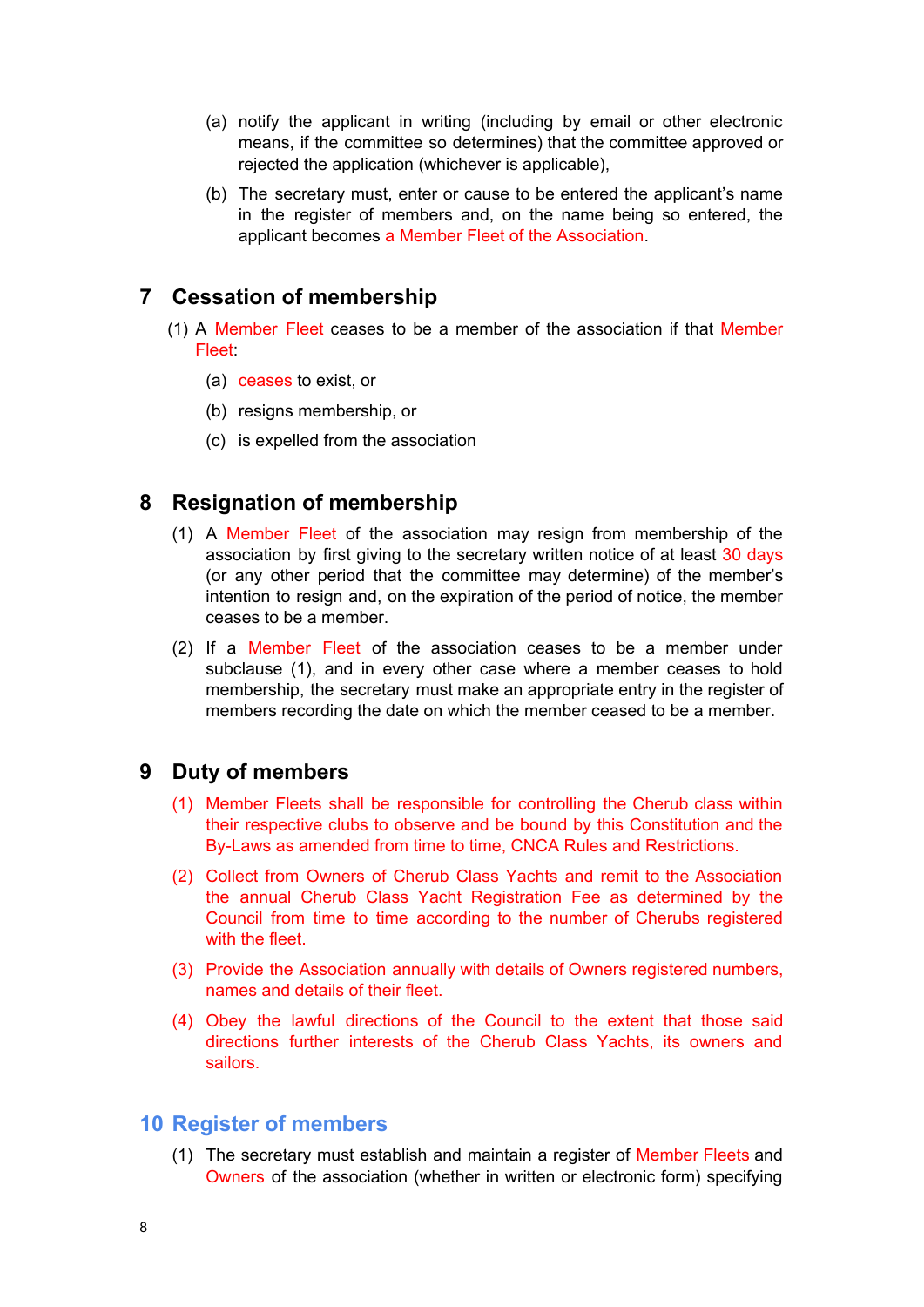the name and postal, residential or email address of each Owner who is a member of the association together with the date on which the person became a member.

- (2) The register of Owners must be kept in New South Wales:
	- (a) at the main premises of the association, or
	- (b) if the association has no premises, at the association's official address.
- (3) The register of Owners must be open for inspection, free of charge, by any member of the association at any reasonable hour.
- (4) A member of the association may obtain a copy of any part of the register on payment of a fee of not more than \$1 for each page copied.
- (5) If a member requests that any information contained on the register about the member (other than the member's name) not be available for inspection, that information must not be made available for inspection.
- (6) A member must not use information about a person obtained from the register to contact or send material to the person, other than for:
	- (a) the purposes of sending the person a newsletter, a notice in respect of a meeting or other event relating to the association or other material relating to the association, or
	- (b) any other purpose necessary to comply with a requirement of the Act or the Regulation.
- (7) If the register of members is kept in electronic form:
	- (a) it must be convertible into hard copy, and
	- (b) the requirements in subclauses (2) and (3) apply as if a reference to the register of members is a reference to a current hard copy of the register of members.

### <span id="page-9-0"></span>**11 Fees and subscriptions**

- (1) The Annual Cherub Class Yacht Registration fee shall be fixed by the Council.
- (2) The Annual Cherub Class Yacht Registration Fee shall be defined to include an annual affiliation fee for the Owner, helmsman and crew.
- (3) The Annual Cherub Class Yacht Registration Fees shall fall due on 1 November each year.
- (4) Failure of any Member Fleet to meet the above obligations shall automatically debar any Owner within that Member Fleet from the affairs of the Association and interfleet or championship competitions for the Cherub Class Yachts until such time as the obligation has been met.

# <span id="page-9-1"></span>**12 Members' liabilities**

The liability of a Member Fleet of the association to contribute towards the payment of the debts and liabilities of the association or the costs, charges and expenses of the winding up of the association is limited to the amount, if any,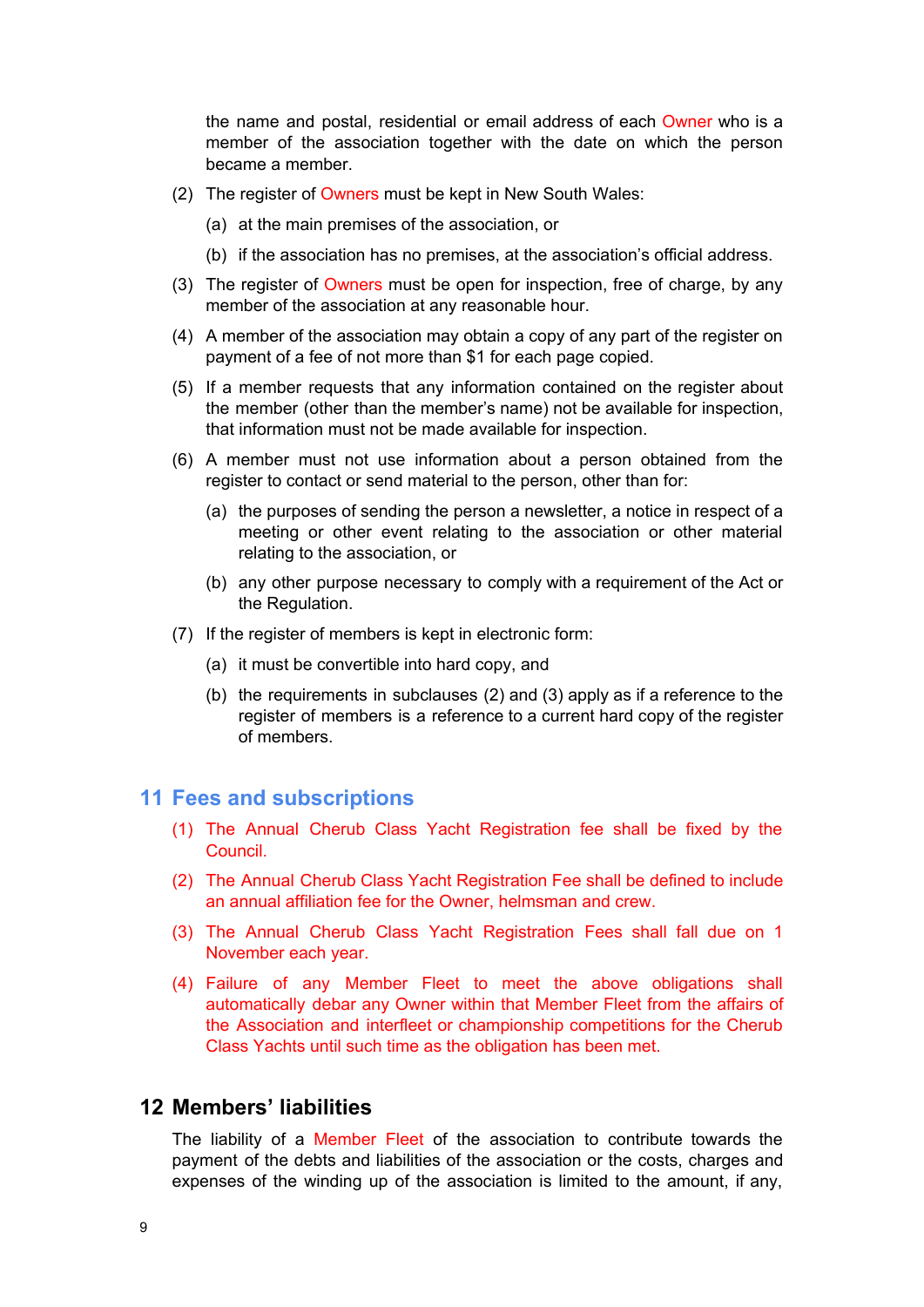unpaid by the member in respect of membership of the association as required by Article 11.

### <span id="page-10-0"></span>**13 Resolution of disputes**

- (1) A matter is to be referred to mediation for resolution, if there is:
	- (a) a dispute between Member Fleets; or
	- (b) a dispute between Member Fleets and the Association.
- (2) The mediation is to be conducted by a person agreed to by the relevant parties of the dispute.
- (3) A party to a dispute must not unreasonably withhold their agreement to the appointment of a mediator.
- (4) The mediator must be someone with experience in either the:
	- (a) sailing of Cherubs; or
	- (b) administration of sailing.
- (5) A mediation will take place in a manner and method agreed to by the parties to the dispute and the mediator.

### <span id="page-10-1"></span>**14 Disciplining of members**

- (1) A complaint may be made to the committee by any person that a Member Fleet of the association:
	- (a) has refused or neglected to comply with a provision or provisions of this constitution, or
	- (b) has wilfully acted in a manner prejudicial to the interests of the association.
- (2) The committee may refuse to deal with a complaint if it considers the complaint to be trivial or vexatious in nature.
- (3) If the committee decides to deal with the complaint, the committee:
	- (a) must cause notice of the complaint to be served on the Member Fleet concerned, and
	- (b) must give the Member Fleet at least 14 days from the time the notice is served within which to make submissions to the committee in connection with the complaint, and
	- (c) must take into consideration any submissions made by the Member Fleet in connection with the complaint.
- (4) The committee may, by resolution, expel the Member Fleet from the association or suspend the Member Fleet from membership of the association if, after considering the complaint and any submissions made in connection with the complaint, it is satisfied that the facts alleged in the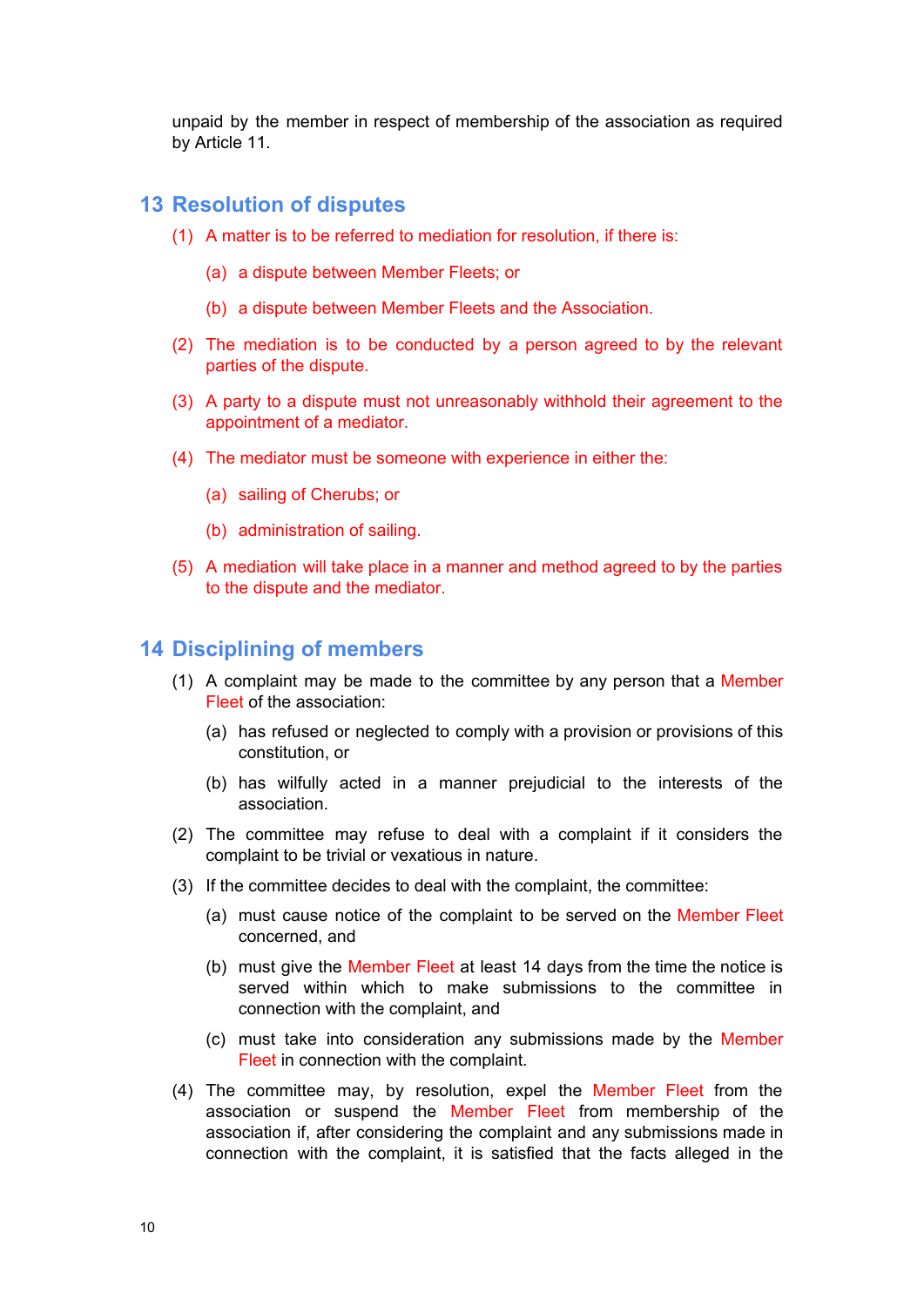complaint have been proved and the expulsion or suspension is warranted in the circumstances.

- (5) If the committee expels or suspends a Member Fleet, the secretary must, within seven (7) days after the action is taken, cause written notice to be given to the member of the action taken, of the reasons given by the committee for having taken that action and of the Member Fleet's right of appeal under clause 15.
- (6) The expulsion or suspension does not take effect:
	- (a) until the expiration of the period within which the Member Fleet is entitled to appeal against the resolution concerned, or
	- (b) if within that period the Member Fleet exercises the right of appeal, unless and until the association confirms the resolution under clause 15, whichever is the later.

### <span id="page-11-0"></span>**15 Right of appeal of disciplined member**

- (1) A Member Fleet may appeal to the association in a general meeting against a resolution of the committee under clause 14, within seven (7) days after notice of the resolution is served on the member, by lodging with the secretary a notice to that effect.
- (2) The notice may, but need not, be accompanied by a statement of the grounds on which the member intends to rely for the purposes of the appeal.
- (3) On receipt of a notice from a Member Fleet under subclause (1), the secretary must notify the committee, which is to convene a general meeting of the association to be held within 28 days after the date on which the secretary received the notice.
- (4) At a general meeting of the association convened under subclause (3):
	- (a) no business other than the question of the appeal is to be transacted, and
	- (b) the committee and the Member Fleet must be given the opportunity to state their respective cases orally or in writing, or both, and
	- (c) the Officers and Councillors present are to vote by secret ballot on the question of whether the resolution should be confirmed or revoked.
- <span id="page-11-1"></span>(5) The appeal is to be determined by a simple majority of votes cast by Officers and Councillors of the association.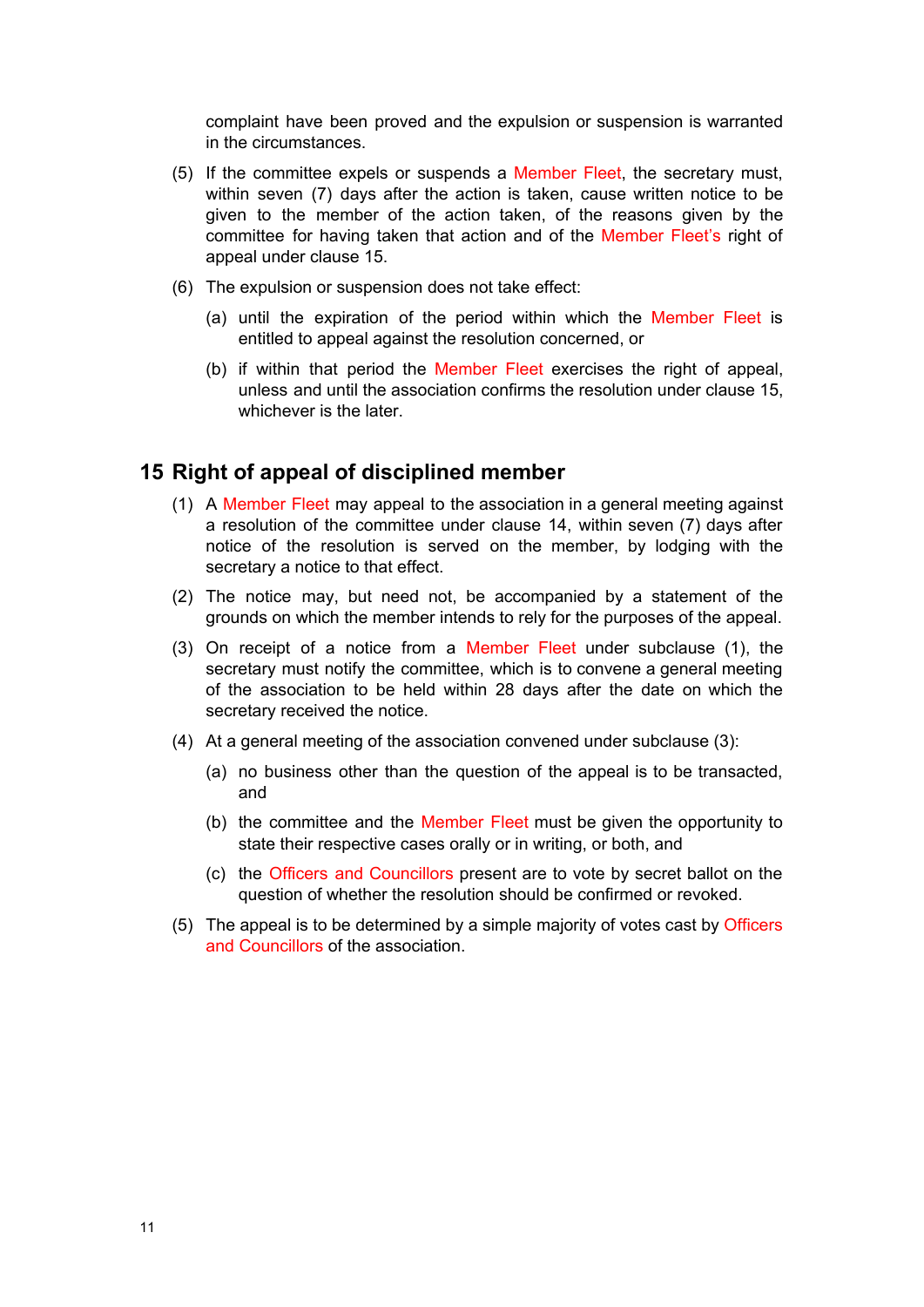# **Part 4 The committee**

### <span id="page-12-0"></span>**16 Powers of the committee**

- (1) Subject to the Act, the Regulation, this constitution and any resolution passed by the association in general meeting, the committee:
	- (a) is to control and manage the affairs of the association, and
	- (b) may exercise all the functions that may be exercised by the association, other than those functions that are required by this constitution to be exercised by a general meeting of members of the association, and
	- (c) has power to perform all the acts and do all things that appear to the committee to be necessary or desirable for the proper management of the affairs of the association.

### <span id="page-12-1"></span>**17 Composition and membership of committee**

- (1) The committee is to consist of:
	- (a) the Officers of the association, elected at the annual general meeting of the association under Article 18, and
	- (b) two (2) Councillors nominated by each Member Fleet, elected at the annual general meeting of the club conducting races for the Member Fleet.
	- (c) in the event a Member Fleet has 15 or more registered Cherub Class Yachts, that Member Fleet is entitled to nominate one (1) additional Councillor to the committee.
- (2) At least one (1) Councillor from each Member Fleet shall be an owner.
- (3) All nominations of Councillors shall be subject to approval by the Council which shall not be bound to give any reasons for disapproval. If a Councillor nominated by a Member Fleet not be approved, the Member Fleet shall nominate another person.
- (4) The Officers of the association are as follows:
	- (a) the president,
	- (b) the vice-president,
	- (c) the treasurer,
	- (d) the secretary,
	- (e) the technical officer,
	- (f) the race secretary,
	- (g) the public officer,
	- (h) the publicity officer, and
	- (i) the registrar.
- (5) Any number of offices may be held jointly by the one (1) person.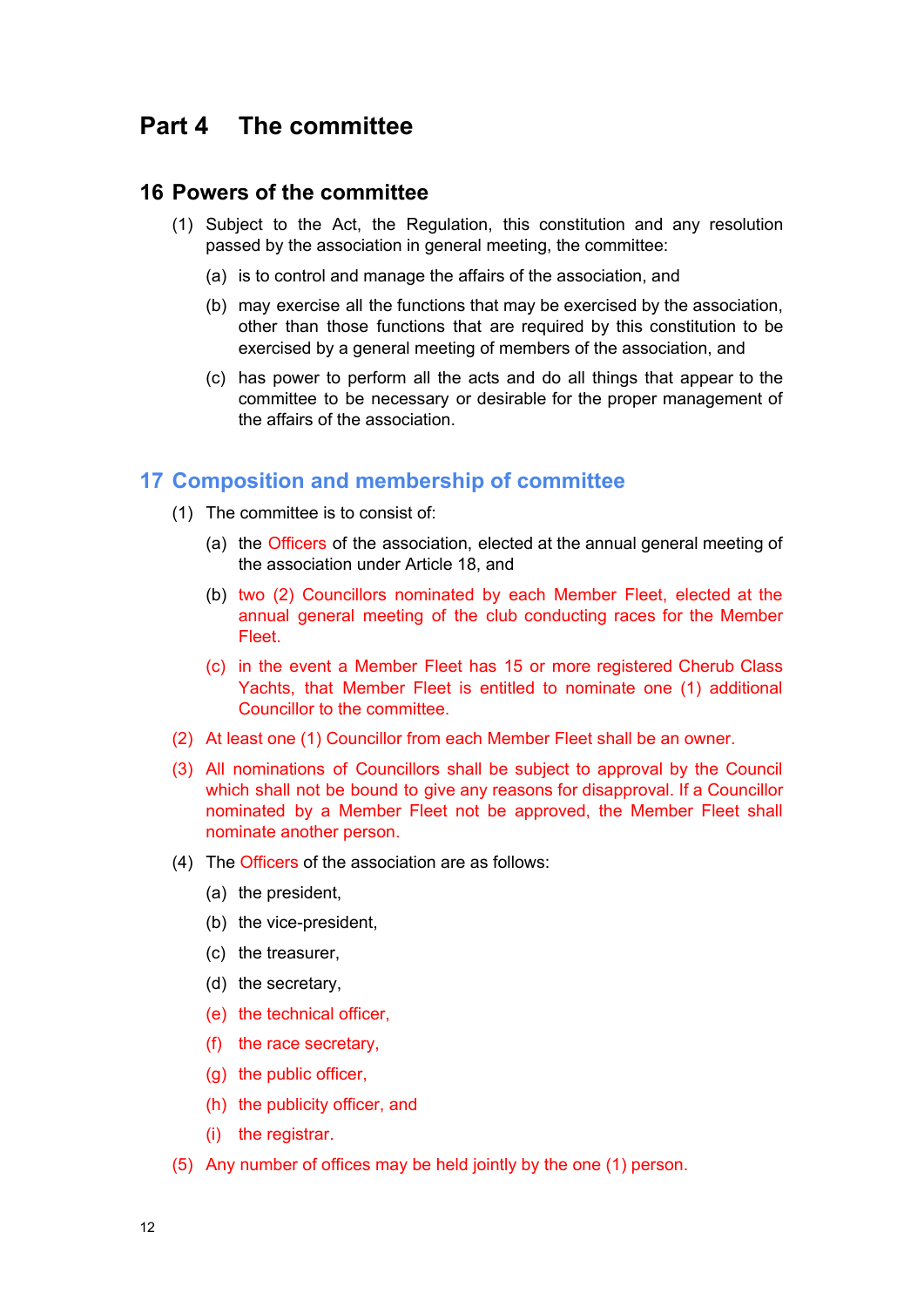- (6) There is no maximum number of consecutive terms for which a committee member may hold office, with the exception of the President who shall hold office for no longer than three (3) consecutive years.
- (7) Each member of the committee is, subject to this constitution, to hold office until immediately before the election of committee members at the annual general meeting next following the date of the member's election, and is eligible for re-election.

# <span id="page-13-0"></span>**18 Election of committee members**

- (1) The Officers of the Association shall be elected by the Owners in attendance at the Annual General Meeting. Casual Vacancies arising during the year may be filled by the Council as per Article 17.
- (2) The Council may appoint an auditor at the Annual General Meeting who shall have power to fill casual vacancies arising amongst the Officers.
- (3) The Council may appoint such other officer-bearers or form such sub-committees as it may deem necessary for the proper conduct of the affairs of the Association.

# <span id="page-13-1"></span>**19 Secretary**

- (1) The secretary of the association must, as soon as practicable after being appointed as secretary, lodge notice with the association of his or her address.
- (2) It is the duty of the secretary to keep minutes (whether in written or electronic form) of:
	- (a) all appointments of office-bearers and members of the committee, and
	- (b) the names of members of the committee present at a committee meeting or a general meeting, and
	- (c) all proceedings at committee meetings and general meetings.
- (3) Minutes of all meetings shall be circulated to all Council members by the Secretary within 30 days of the meeting.

# <span id="page-13-2"></span>**20 Treasurer**

- (1) It is the duty of the treasurer of the association to ensure:
	- (a) that all money due to the association is collected and received and that all payments authorised by the association are made, and
	- (b) that correct books and accounts are kept showing the financial affairs of the association, including full details of all receipts and expenditure connected with the activities of the association.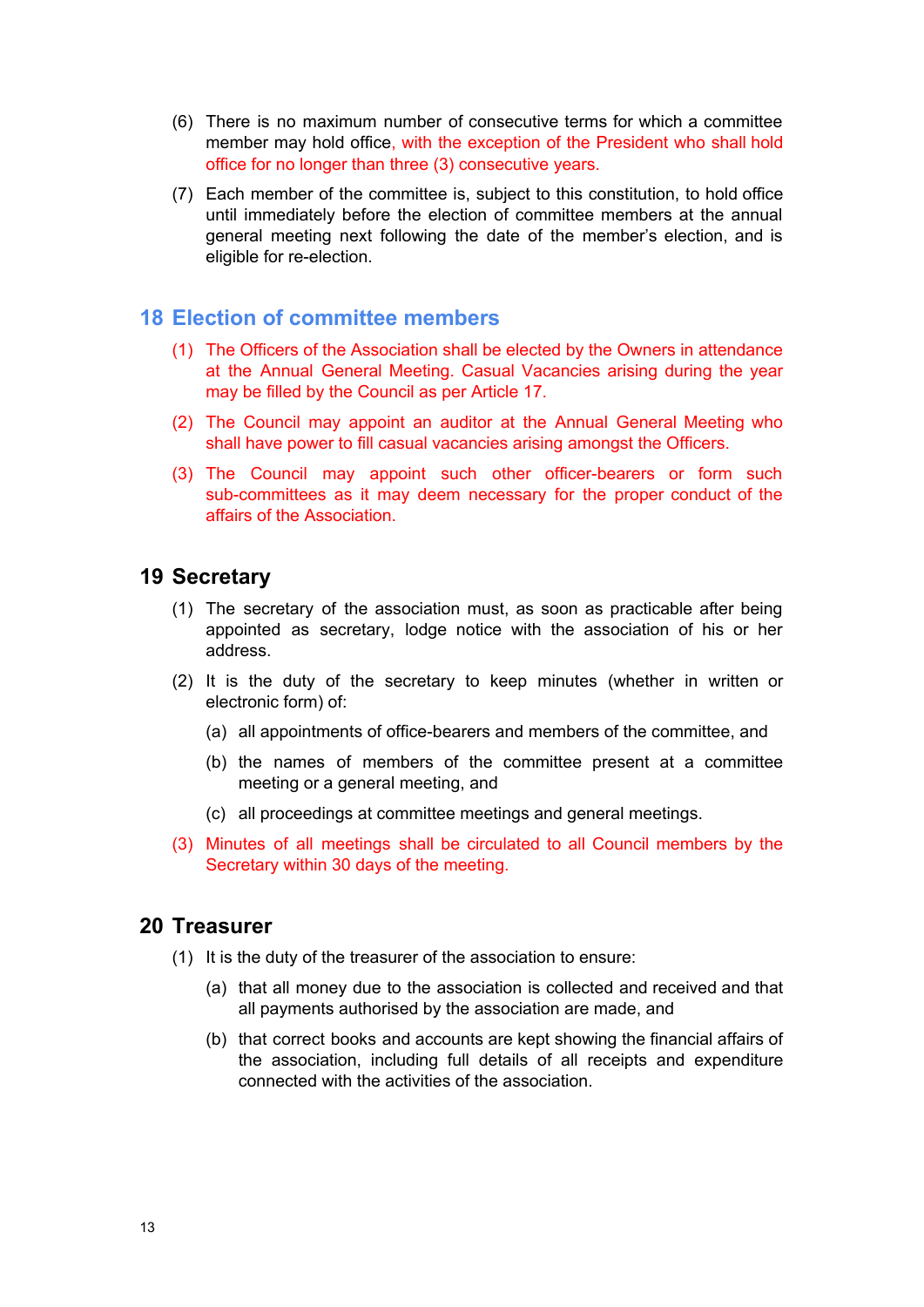# <span id="page-14-0"></span>**21 Casual vacancies**

- (1) In the event of a casual vacancy occurring in the membership of the committee, the committee may appoint a member of the association to fill the vacancy and the member so appointed is to hold office, subject to this constitution, until the annual general meeting next following the date of the appointment.
- (2) A casual vacancy in the office of an Officer or Councillor of the committee occurs if the Officer or Councillor:
	- (a) dies, or
	- (b) ceases to be a member of the association, or
	- (c) is or becomes an insolvent under administration within the meaning of the *Corporations Act 2001* of the Commonwealth, or
	- (d) resigns office by notice in writing given to the secretary, or
	- (e) is removed from office under clause 22, or
	- (f) becomes a mentally incapacitated person, or
	- (g) is absent without the consent of the committee from three (3) consecutive meetings of the committee, or
	- (h) is convicted of an offence involving fraud or dishonesty for which the maximum penalty on conviction is imprisonment for not less than three (3) months, or
	- (i) is prohibited from being a director of a company under Part 2D.6 (Disqualification from managing corporations) of the *Corporations Act 2001* of the Commonwealth.

### <span id="page-14-1"></span>**22 Removal of committee members**

The association in general meeting may by resolution remove any Officer or Councillor before the expiration of the Officer or Councillor's term of office by a majority vote of Councillors and Officers of the Association and may by resolution appoint another person to hold office until the expiration of the term of Officer or Councillor so removed.

### <span id="page-14-2"></span>**23 Committee meetings and quorum**

- (1) The committee must meet at least one (1) time in each period of 12 months at a place and time that the committee may determine.
- (2) Additional meetings of the committee may be convened by the president or by any member of the committee.
- (3) Oral or written notice of a meeting of the committee must be given by the secretary to each member of the committee at least 48 hours (or any other period that may be unanimously agreed on by the members of the committee) before the time appointed for the holding of the meeting.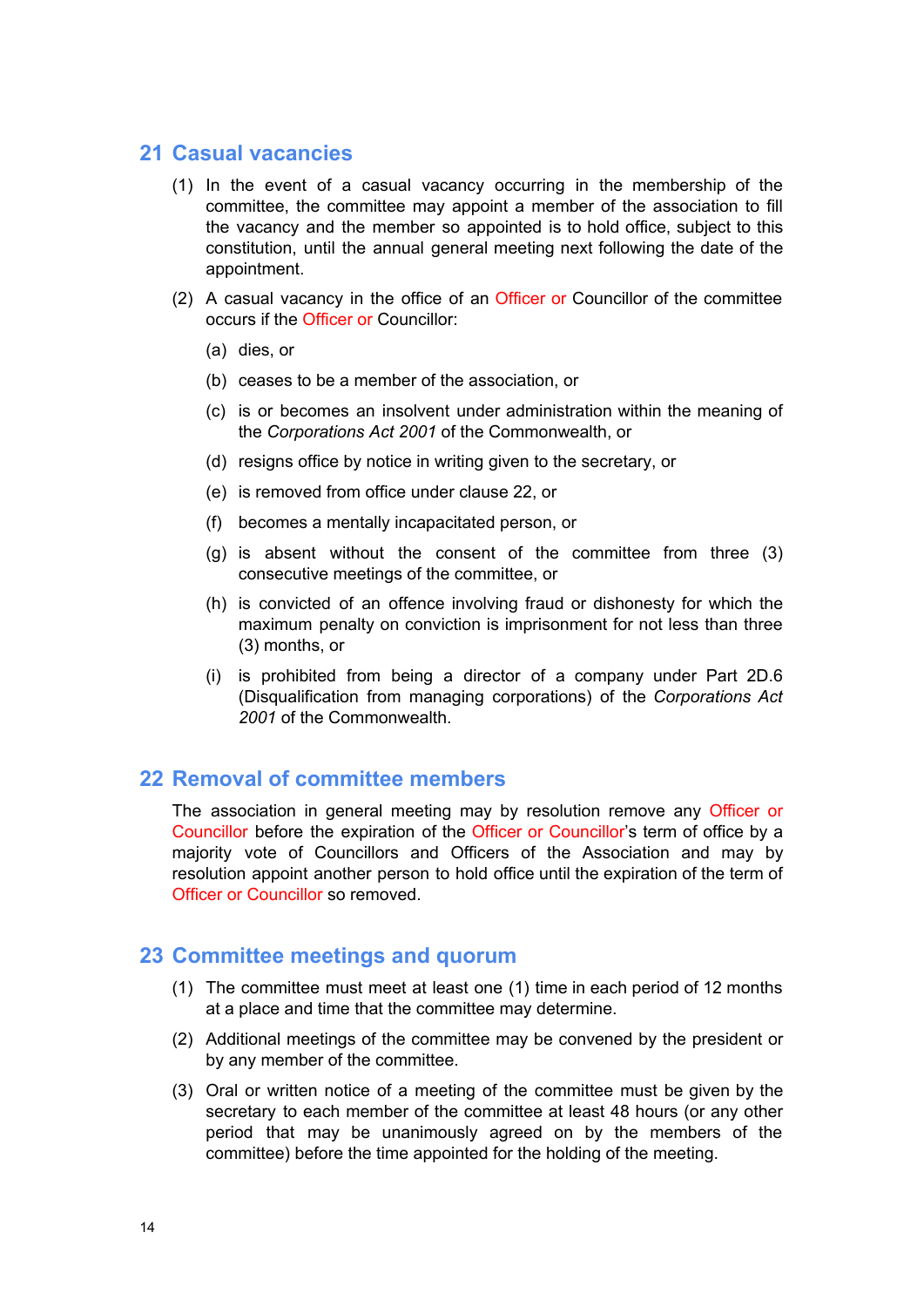- (4) Notice of a meeting given under subclause (3) must specify the general nature of the business to be transacted at the meeting and no business other than that business is to be transacted at the meeting, except business which the committee members present at the meeting unanimously agree to treat as urgent business.
- (5) Any four (4) members of the committee constitute a quorum, where two (2) of whom are Officers, for the transaction of the business of a meeting of the committee.
- (6) Visitors to Council meetings shall be admitted by oral or written invitation of the President or Secretary of the Association.
- (7) Standing orders for conduct of Council meetings shall be determined by the Council from time to time.
- (8) No business is to be transacted by the committee unless a quorum is present and if, within half an hour of the time appointed for the meeting, a quorum is not present, the meeting is to stand adjourned to the same place and at the same hour of the same day in the following week.
- (9) If at the adjourned meeting a quorum is not present within half an hour of the time appointed for the meeting, the meeting is to be dissolved.
- (10) At a meeting of the committee:
	- (a) the president or, in the president's absence, the vice-president is to preside, or
	- (b) if the president and the vice-president are absent or unwilling to act, one of the remaining members of the committee chosen by the members present at the meeting is to preside.

# <span id="page-15-0"></span>**24 Appointment of association members as committee members to constitute quorum**

- (1) If at any time the number of committee members is less than the number required to constitute a quorum for a committee meeting, the existing committee members may appoint a sufficient number of members of the association as committee members to enable the quorum to be constituted.
- (2) A member of the committee so appointed is to hold office, subject to this constitution, until the annual general meeting next following the date of the appointment.
- (3) This clause does not apply to the filling of a casual vacancy to which clause 21 applies.

# <span id="page-15-1"></span>**25 Use of technology at committee meetings**

(1) A committee meeting may be held at two (2) or more venues using any technology approved by the committee that gives each of the committee's members a reasonable opportunity to participate.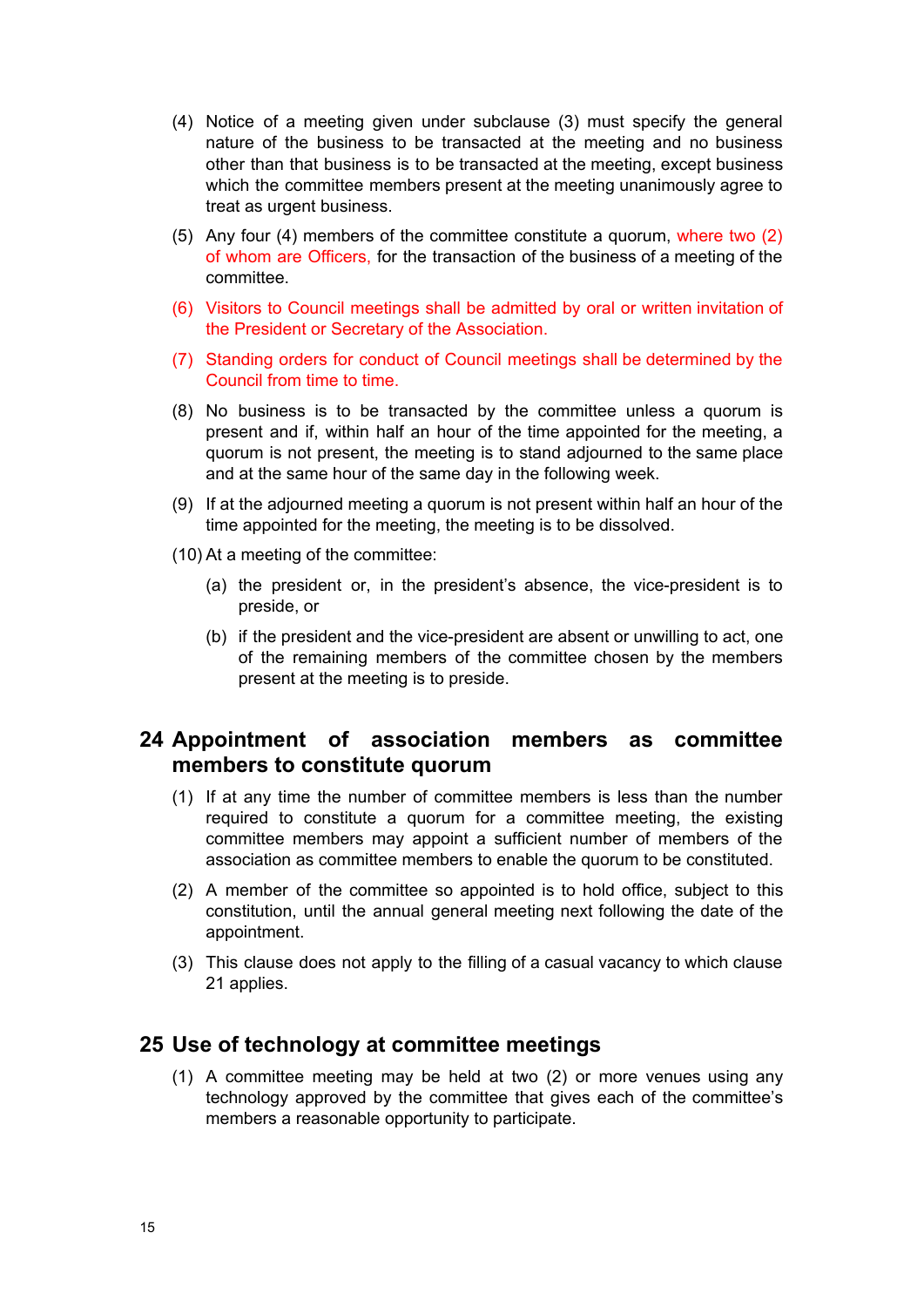(2) A committee member who participates in a committee meeting using that technology is taken to be present at the meeting and, if the member votes at the meeting, is taken to have voted in person.

# <span id="page-16-0"></span>**26 Voting and decisions**

- (1) Questions arising at a meeting of the committee or of any sub-committee appointed by the committee are to be determined by a majority of the votes of Councillors and Officers of the committee present at the meeting.
- (2) Each Councillor and the President, Vice-President, Secretary, Treasurer and Technical Officer shall be entitled to one (1) vote at all Meetings of the Council except in respect of the election of Officers of the Association at the Annual General Meeting where Article 18 shall apply.
- (3) In the case of an equality of votes on a question at a general meeting, the chairperson of the meeting is entitled to exercise a second or casting vote.
- <span id="page-16-1"></span>(4) Any Officer of the Association entitled to vote who holds two (2) or more offices jointly or represents a Member Fleet as Councillor shall exercise only one (1) vote at any meeting of the Council.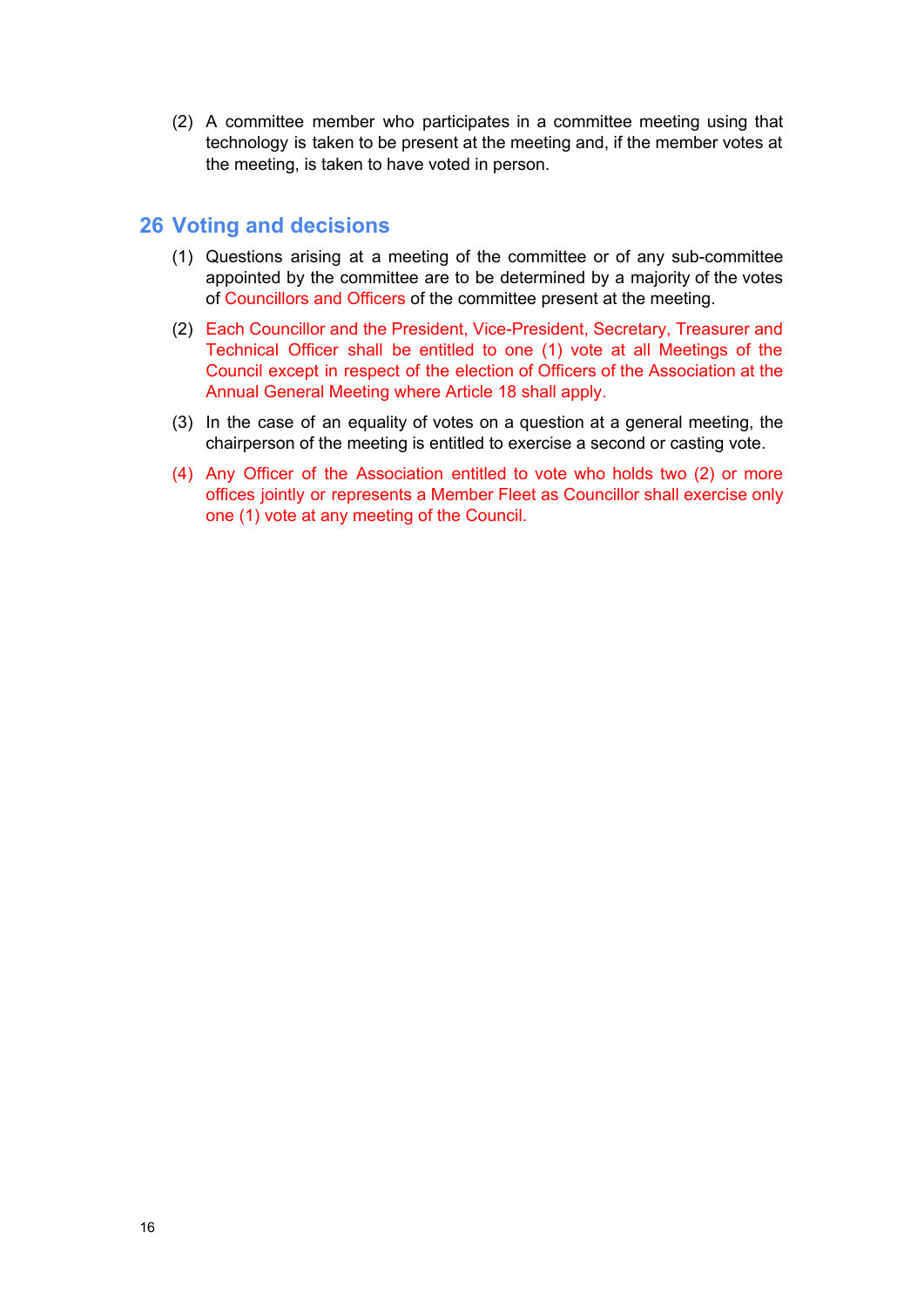# **Part 5 General meetings**

### <span id="page-17-0"></span>**27 Annual general meetings - holding of**

- (1) The association must hold its annual general meetings:
	- (a) within six (6) months after the close of the association's financial year, or
	- (b) within any later time that may be allowed or prescribed under section 37  $(2)$  (b) of the Act.

# <span id="page-17-1"></span>**28 Annual general meetings - calling of and business at**

- (1) The annual general meeting of the association is, subject to the Act and to clause 27, to be convened on the date and at the place and time that the committee thinks fit.
- (2) In addition to any other business which may be transacted at an annual general meeting, the business of an annual general meeting is to include the following:
	- (a) to confirm the minutes of the last preceding annual general meeting and of any special general meeting held since that meeting,
	- (b) to receive from the committee reports on the activities of the association during the last preceding financial year,
	- (c) to elect office-bearers of the association and ordinary committee members,
	- (d) to receive and consider any financial statement or report required to be submitted to members under the Act.
- (3) An annual general meeting must be specified as that type of meeting in the notice convening it.

### <span id="page-17-2"></span>**29 Special general meetings - calling of**

- (1) The committee may, whenever it thinks fit, convene a special general meeting of the association.
- (2) A requisition of members for a special general meeting:
	- (a) must be in writing, and
	- (b) must state the purpose or purposes of the meeting, and
	- (c) must be signed by the members making the requisition, and
	- (d) must be lodged with the secretary, and
	- (e) may consist of several documents in a similar form, each signed by one or more of the members making the requisition.
- (3) If the committee fails to convene a special general meeting to be held within one (1) month after the date on which a requisition of members for the meeting is lodged with the secretary, any one or more of the members who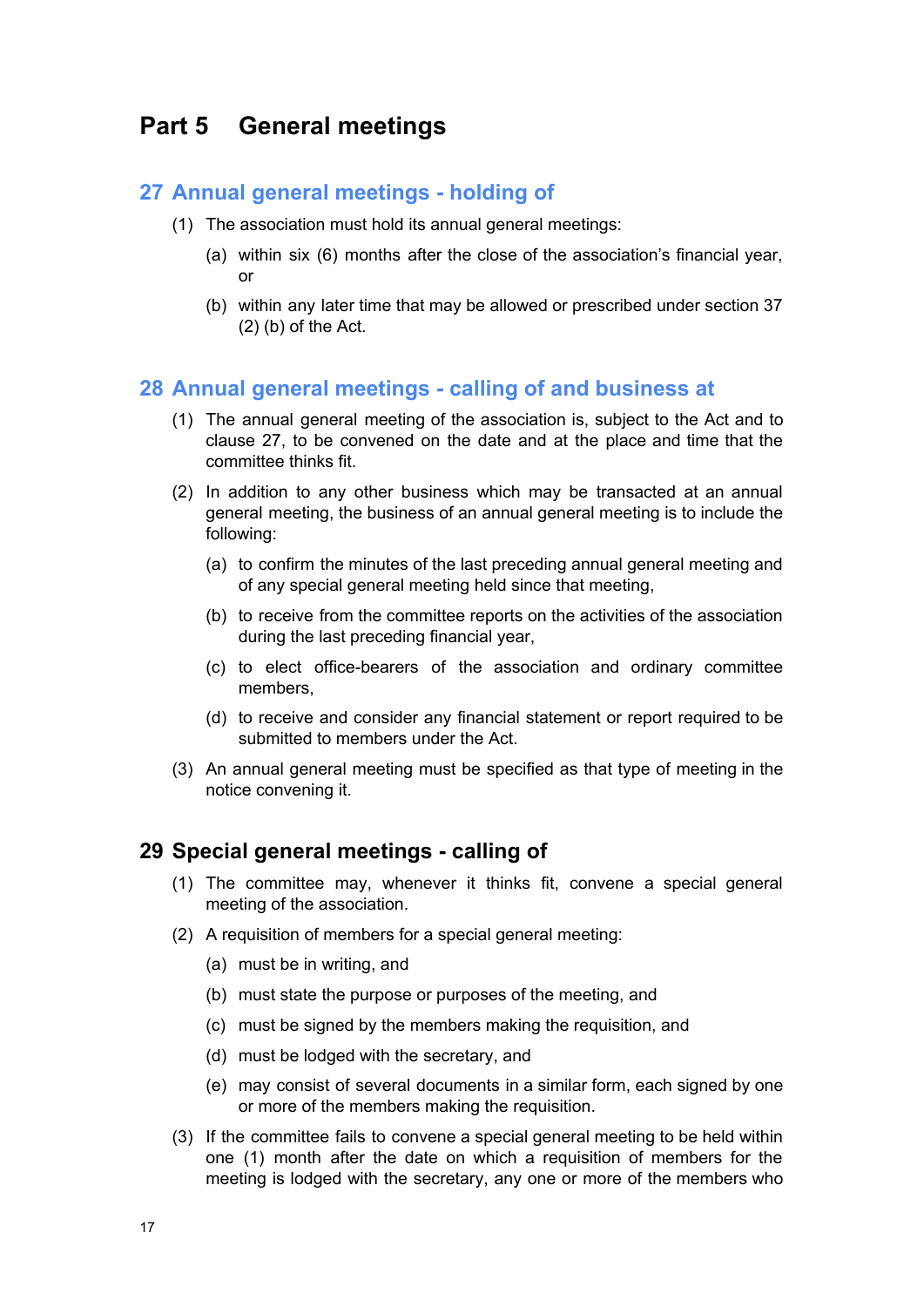made the requisition may convene a special general meeting to be held not later than three (3) months after that date.

- (4) A special general meeting convened by a member or members as referred to in subclause (3) must be convened as nearly as is practicable in the same manner as general meetings are convened by the committee.
- (5) For the purposes of subclause (2):
	- (a) a requisition may be in electronic form, and
	- (b) a signature may be transmitted, and a requisition may be lodged, by electronic means.

### <span id="page-18-0"></span>**30 Notice**

- (1) Except if the nature of the business proposed to be dealt with at a general meeting requires a special resolution of the association, the secretary must, at least seven (7) days before the date fixed for the holding of the general meeting, give a notice to each member specifying the place, date and time of the meeting and the nature of the business proposed to be transacted at the meeting.
- (2) If the nature of the business proposed to be dealt with at a general meeting requires a special resolution of the association, the secretary must, at least 21 days before the date fixed for the holding of the general meeting, cause notice to be given to each member specifying, in addition to the matter required under subclause (1), the intention to propose the resolution as a special resolution.
- (3) No business other than that specified in the notice convening a general meeting is to be transacted at the meeting except, in the case of an annual general meeting, business which may be transacted under clause 28 (2).
- (4) A member desiring to bring any business before a general meeting may give notice in writing of that business to the secretary who must include that business in the next notice calling a general meeting given after receipt of the notice from the member.

### <span id="page-18-1"></span>**31 Quorum for general meetings**

- (1) No item of business is to be transacted at a general meeting unless a quorum of members entitled under this constitution to vote is present during the time the meeting is considering that item.
- (2) Four (4) members present (being members entitled under this constitution to vote at a general meeting) constitute a quorum for the transaction of the business of a general meeting.
- (3) If within half an hour after the appointed time for the commencement of a general meeting a quorum is not present, the meeting:
	- (a) if convened on the requisition of members—is to be dissolved, and
	- (b) in any other case—is to stand adjourned to the same day in the following week at the same time and (unless another place is specified at the time of the adjournment by the person presiding at the meeting or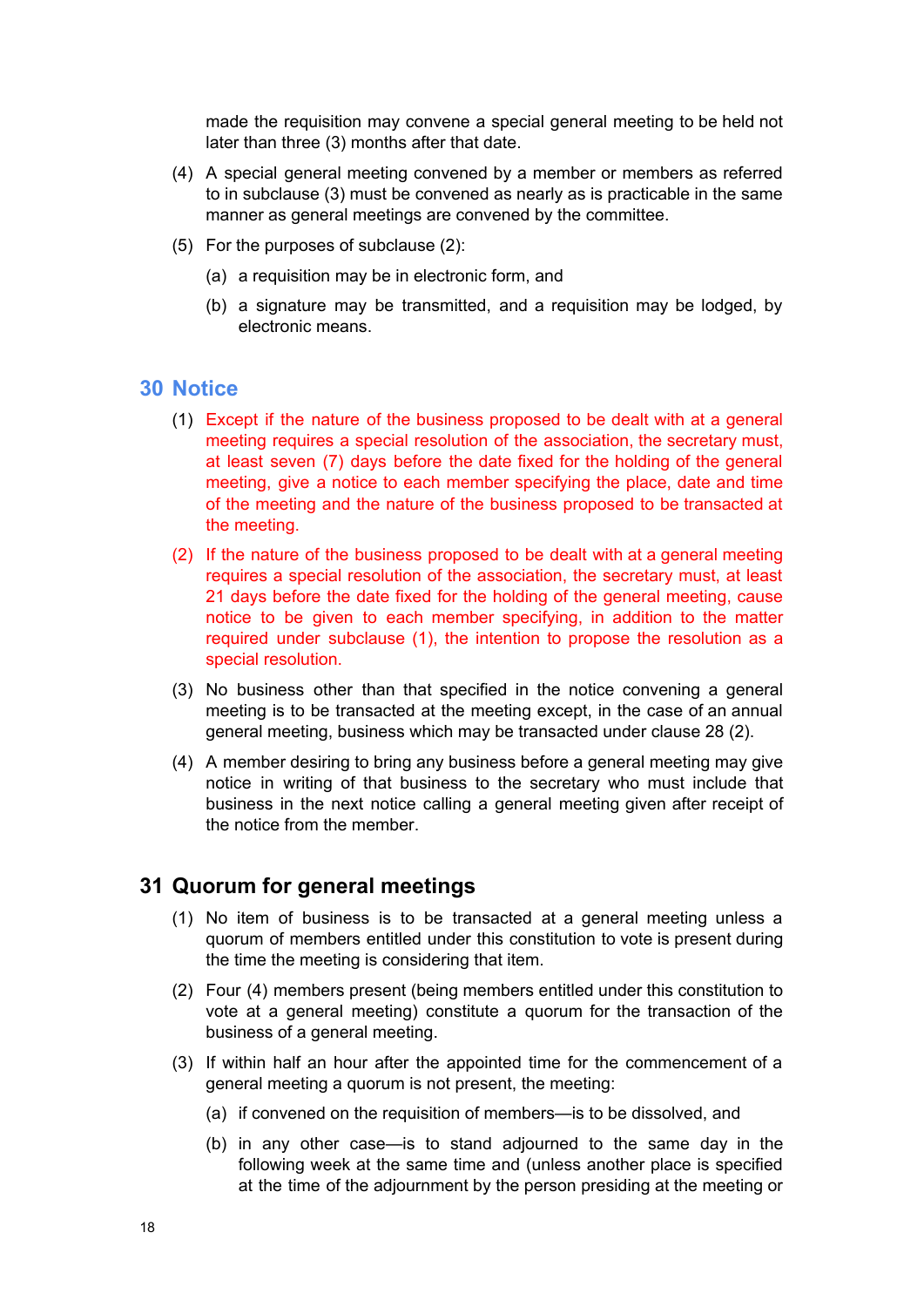communicated by written notice to members given before the day to which the meeting is adjourned) at the same place.

(4) If at the adjourned meeting a quorum is not present within half an hour after the time appointed for the commencement of the meeting, the members present (being at least three) are to constitute a quorum.

# <span id="page-19-0"></span>**32 Presiding member**

- (1) The president or, in the president's absence, the vice-president, is to preside as chairperson at each general meeting of the association.
- (2) If the president and the vice-president are absent or unwilling to act, the members present must elect one (1) of their number to preside as chairperson at the meeting.

# <span id="page-19-1"></span>**33 Adjournment**

- (1) The chairperson of a general meeting at which a quorum is present may, with the consent of the majority of members present at the meeting, adjourn the meeting from time to time and place to place, but no business is to be transacted at an adjourned meeting other than the business left unfinished at the meeting at which the adjournment took place.
- (2) If a general meeting is adjourned for 14 days or more, the secretary must give written or oral notice of the adjourned meeting to each member of the association stating the place, date and time of the meeting and the nature of the business to be transacted at the meeting.
- (3) Except as provided in subclauses (1) and (2), notice of an adjournment of a general meeting or of the business to be transacted at an adjourned meeting is not required to be given.

# <span id="page-19-2"></span>**34 Making of decisions**

- (1) A question arising at a general meeting of the association is to be determined by:
	- (a) a show of hands or, if the meeting is one to which clause 39 applies, any appropriate corresponding method that the committee may determine, or
- (2) If the question is to be determined by a show of hands, a declaration by the chairperson that a resolution has, on a show of hands, been carried or carried unanimously or carried by a particular majority or lost, or an entry to that effect in the minute book of the association, is evidence of the fact without proof of the number or proportion of the votes recorded in favour of or against that resolution.
- (3) Subclause (2) applies to a method determined by the committee under subclause (1) (a) in the same way as it applies to a show of hands.
- (4) If the question is to be determined by a written ballot, the ballot is to be conducted in accordance with the directions of the chairperson.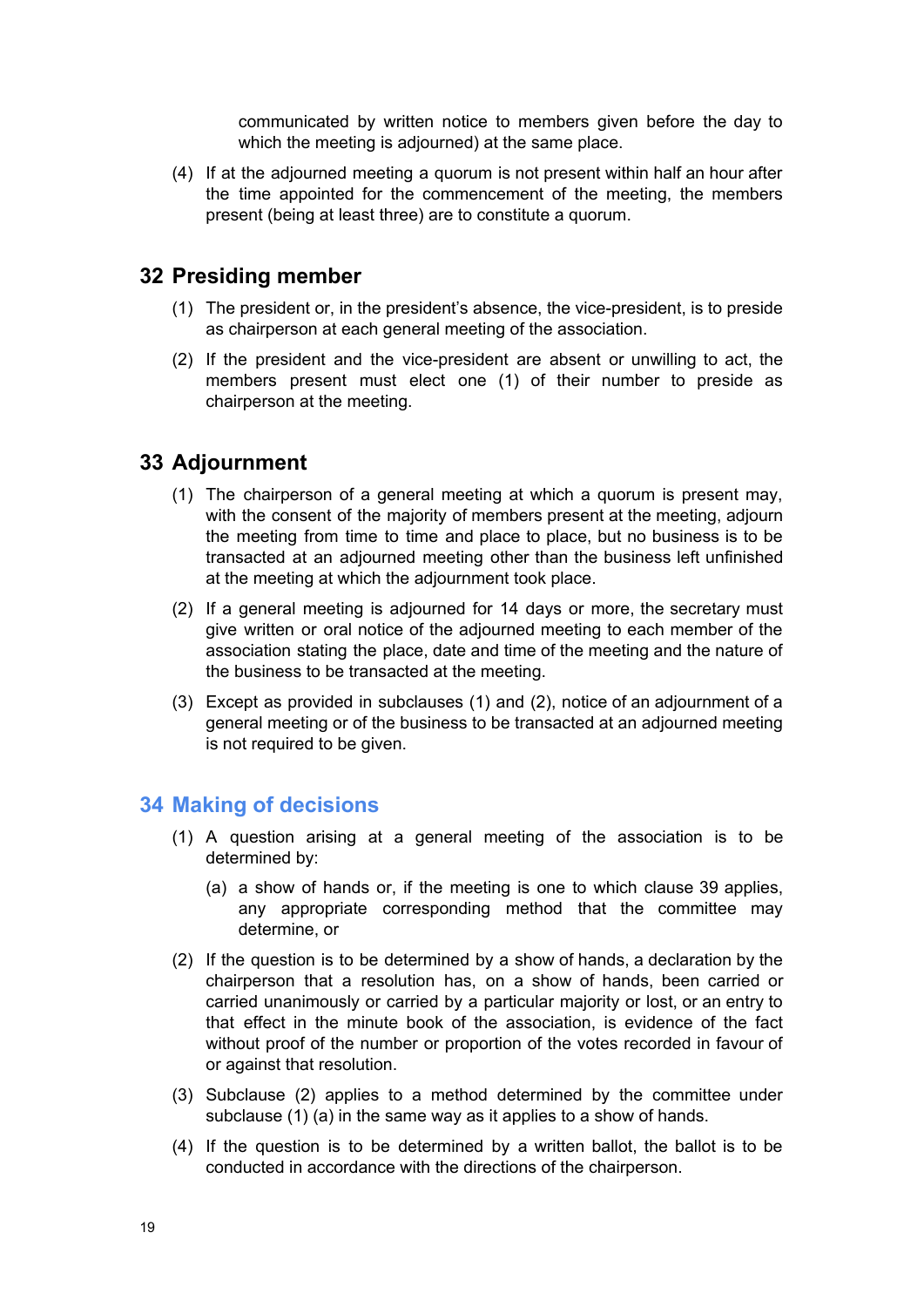# <span id="page-20-0"></span>**35 Special resolutions**

A special resolution may only be passed by the association in accordance with section 39 of the Act.

### <span id="page-20-1"></span>**36 Voting**

- (1) Each Owner shall be entitled to one (1) vote at a general meeting for the election of Officers of the Association.
- (2) On any question arising at a general meeting, each Councillor and the President, Vice-President, Secretary, Treasurer and Technical Officer shall be entitled to one (1) vote.
- (3) Any Officer of the Association entitled to vote who holds two (2) or more offices jointly or represents a Member Fleet as Councillor shall exercise only one (1) vote at a general meeting of the Association.
- (4) In the case of an equality of votes on a question at a general meeting, the chairperson of the meeting is entitled to exercise a second or casting vote.
- (5) A member is not entitled to vote at any general meeting of the association unless all money due and payable by the member to the association has been paid.

### <span id="page-20-2"></span>**37 Proxy votes**

Any Councillor may appoint a proxy at meetings of the Association and may at any time revoke such appointment. Such appointments or revocations shall be in writing.

### <span id="page-20-3"></span>**38 Postal or electronic ballots**

- (1) The association may hold a postal or electronic ballot (as the committee determines) to determine any issue or proposal (other than an appeal under clause 15).
- (2) A postal or electronic ballot is to be conducted in accordance with Schedule 3 to the Regulation.

# <span id="page-20-4"></span>**39 Use of technology at general meetings**

- (1) A general meeting may be held at two (2) or more venues using any technology approved by the committee that gives each of the association's members a reasonable opportunity to participate.
- <span id="page-20-5"></span>(2) A member of an association who participates in a general meeting using that technology is taken to be present at the meeting and, if the member votes at the meeting, is taken to have voted in person.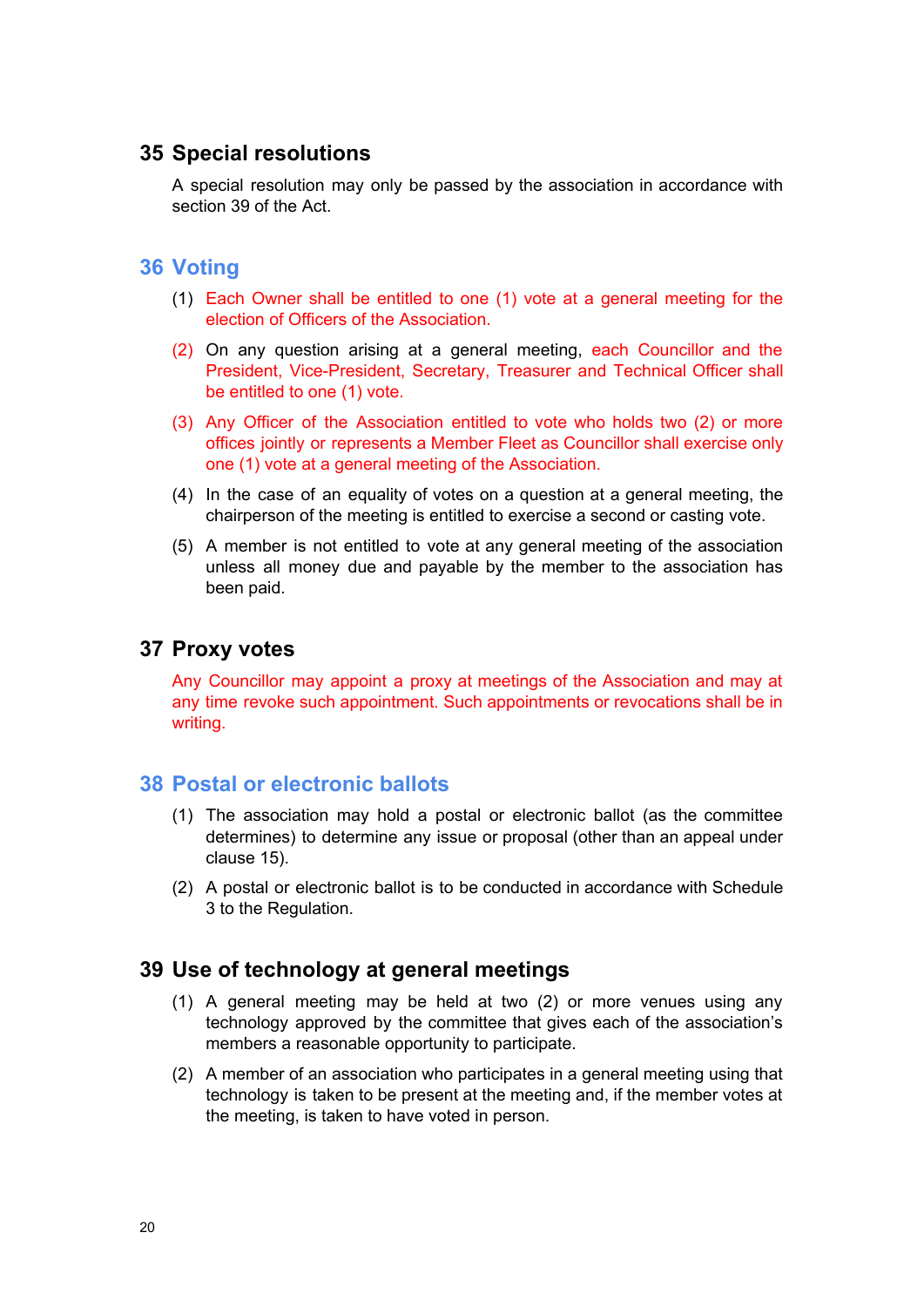# **Part 6 Miscellaneous**

### <span id="page-21-0"></span>**40 Insurance**

The association may affect and maintain insurance.

### <span id="page-21-1"></span>**41 Indemnity**

Every Councillor, Officer and Patron of the Association shall be indemnified by the Association and it shall be the duty of the Association to pay all costs, losses or expenses which they may incur, become liable to by reason of any contract entered into, out of any deed done by them in any way in the discharge of their duties in accordance with this Constitution and the amount of this indemnity shall immediately attach as a lien upon the property of the Association

### <span id="page-21-2"></span>**42 Funds - source of**

- (1) The funds of the association are to be derived from entrance fees and annual subscriptions of members, donations and, subject to any resolution passed by the association in general meeting, any other sources that the committee determines.
- (2) All money received by the association must be deposited as soon as practicable and without deduction to the credit of the association's bank or other authorised deposit-taking institution account.
- (3) The association must, as soon as practicable after receiving any money, issue an appropriate receipt.

### <span id="page-21-3"></span>**43 Funds - management of**

- (1) Subject to any resolution passed by the association in general meeting, the funds of the association are to be used solely in pursuance of the objects of the association in the manner that the committee determines.
- (2) All cheques, drafts, bills of exchange, promissory notes and other negotiable instruments must be signed by two (2) authorised signatories.

### <span id="page-21-4"></span>**44 Association is non-profit**

Subject to the Act and the Regulation, the association must apply its funds and assets solely in pursuance of the objects of the association and must not conduct its affairs so as to provide a pecuniary gain for any of its members.

### <span id="page-21-5"></span>**45 Distribution of property on winding up of association**

(1) The immediate past President shall upon dissolution of the Association at their absolute discretion distribute all remaining property of the Association as they see fit within six (6) calendar months of final dissolution.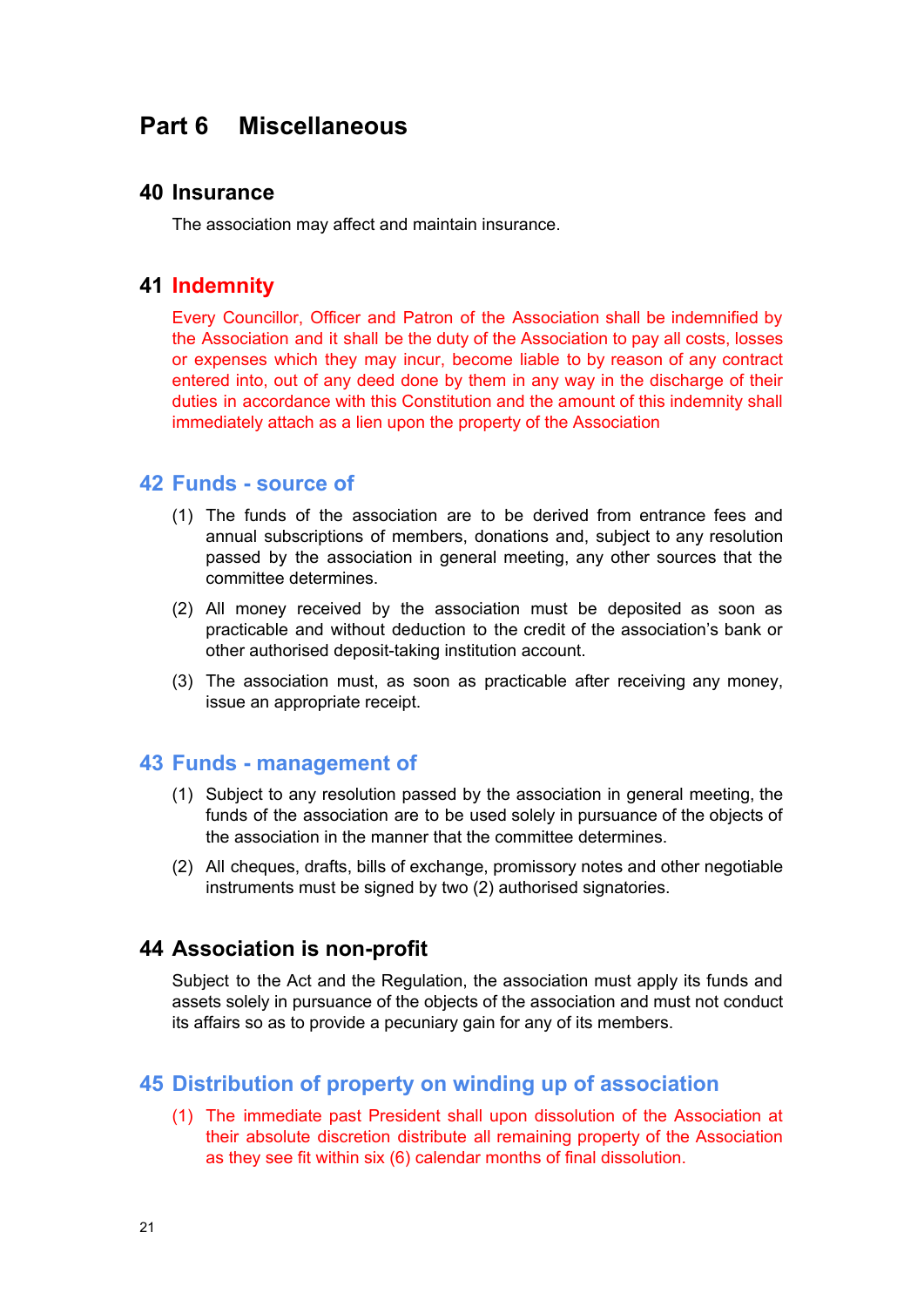- (2) Any funds remaining shall be distributed among the remaining Member Fleets at the time of dissolution on a pro-rata basis of the number of Cherub Class Yachts registered with each fleet.
- (3) Perpetual trophies which are the property of the Association shall be given to the Member Fleets whose representatives won the trophy on the last occasion they were contested.

# <span id="page-22-0"></span>**46 Change of name, objects and constitution**

- (1) An application for registration of a change in the association's name, objects or constitution in accordance with section 10 of the Act is to be made by the public officer or a committee member.
- (2) No deletion, addition or amendment of this Constitution shall be made except at the Annual General Meeting and unless Notice of Motion in writing of such alteration has been lodged by a Member Fleet to Council at least 60 days before the Annual General Meeting. Such motions shall be notified to all Member Fleets at least 30 days before the said Annual General Meeting.
- (3) Deletions of, additions to or amendments of the Constitution shall require a two thirds affirmation majority vote of Councillors and Officers of the Association present and entitled to vote.
- (4) All such alterations to this Constitution shall not become effective before the lapse of 30 days after the Annual General Meeting at which the vote is declared and Council shall immediately prologue the result to all Member **Fleets**
- (5) The Constitution shall mean all matters contained in Articles numbered 1 to 52 inclusive.

# <span id="page-22-1"></span>**47 Custody of books etc**

- (1) Except as otherwise provided by this constitution, all records, books and other documents relating to the association must be kept in New South Wales:
	- (a) at the main premises of the association, in the custody of the public officer or a member of the association (as the committee determines), or
	- (b) if the association has no premises, at the association's official address, in the custody of the public officer.

# <span id="page-22-2"></span>**48 Inspection of books etc**

- (1) The following documents must be open to inspection, free of charge, by a member of the association at any reasonable hour:
	- (a) records, books and other financial documents of the association,
	- (b) this constitution,
	- (c) minutes of all committee meetings and general meetings of the association.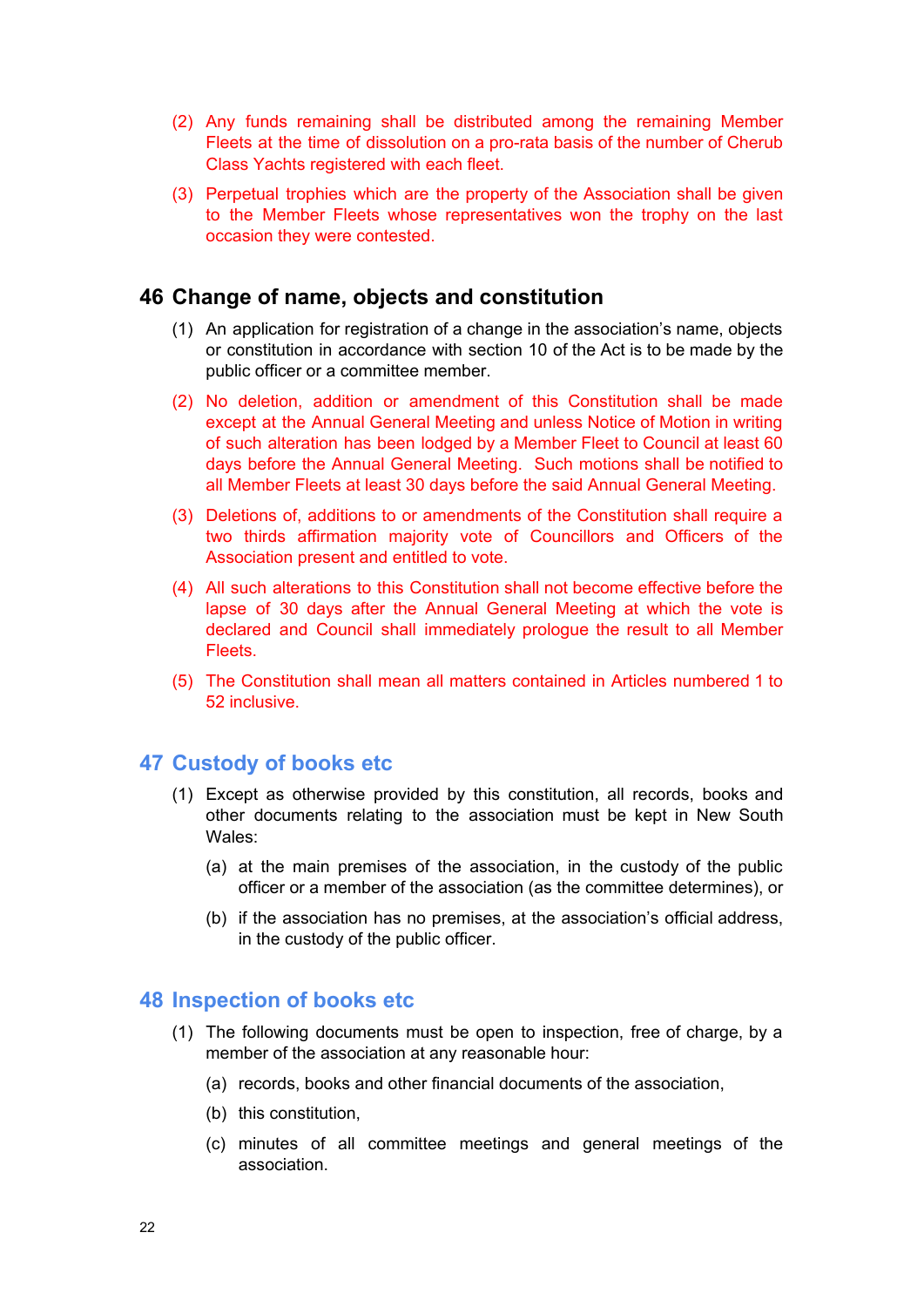- (2) A member of the association may obtain a copy of any of the documents referred to in subclause (1) on payment of a fee of not more than \$1.00 for each page copied.
- (3) Despite subclauses (1) and (2), the committee may refuse to permit a member of the association to inspect or obtain a copy of records of the association that relate to confidential, personal, employment, commercial or legal matters or where to do so may be prejudicial to the interests of the association.

# <span id="page-23-0"></span>**49 Common Seal**

- (1) The common seal of the Association must be kept in the custody of the public officer.
- (2) The common seal must not be affixed to any instrument except by the authority of the Council and the affixing of the common seal must be attested by the signatures either of two (2) members of the Council or of one (1) member of the Council and the public officer or secretary.

### <span id="page-23-1"></span>**50 Financial year**

- (1) The financial year of the association is:
	- (a) each period of 12 months after the expiration of the previous financial year of the association, commencing on 1 April and ending on the following 31 March.

# <span id="page-23-2"></span>**51 Racing Rules**

- (1) All races conducted by or on behalf of the association shall be conducted under the current Racing Rules, safety regulations of Australian Sailing and the current CNCA Rules and Restrictions, provided that any Special Rules or Regulations, made by the Association for the conduct of its own races shall apply first, and provided further that such Special Rule or Regulation is made within the discretionary powers allowed by the Racing Rules Committee or appropriate safety sub-committee of Australian Sailing.
- (2) Any appeal against a decision of the Race Committee shall be referred to Australian Sailing, and shall be accompanied by the prescribed fee. Any decision of Australian Sailing on an appeal shall be final except where the Australian Sailing on its own motion refers it to another yachting authority.

### <span id="page-23-3"></span>**52 By-Laws**

The Council shall have power to make, alter or repeal By-Laws as they deem necessary or expedient or convenient for the proper conduct and management of the Association, providing that the making, alteration or repeal of such By-Laws shall be effected by a majority affirmative votes of all Councillors and Officers of the Association entitled to vote and providing further that no By-Laws shall be inconsistent of CNCA Rules and Restrictions both as amended from time to time.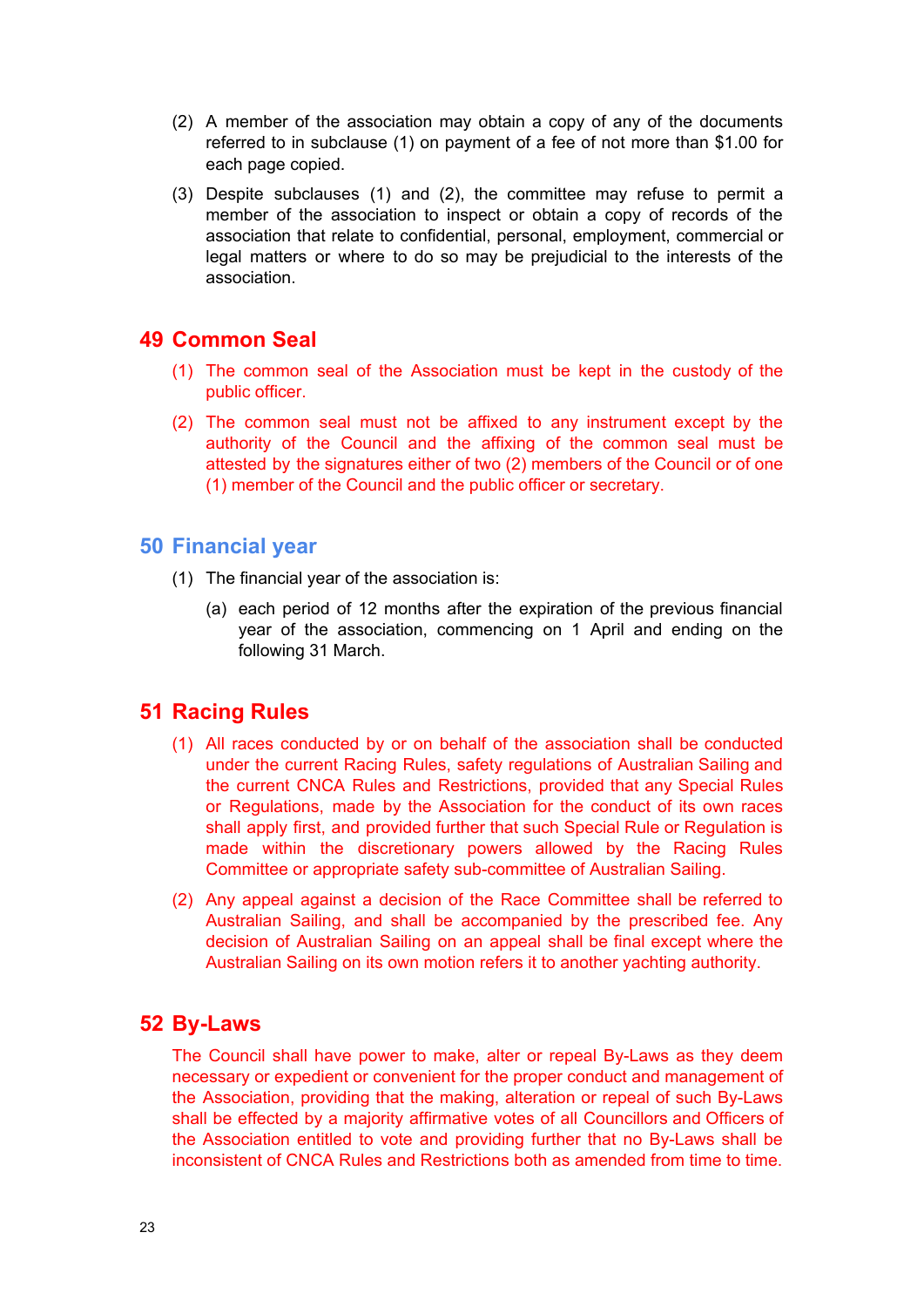# <span id="page-24-0"></span>**Part 7 By-Laws**

### <span id="page-24-1"></span>**1** ⎼ **Measurement**

- (1) The Technical Officer shall act as State Measurer for NSW.
- (2) Other Cherub Class Measurers may be nominated by the Technical Officer and their appointment shall be subject to approval by resolution of Council.
- (3) Member Fleets may nominate Cherub Class Sail Measurers and their appointment shall be subject to approval by resolution of Council.
- (4) In measuring a Cherub Class Yacht, its equipment and sails, current CNCA Rules and Regulations shall govern the measure.
- (5) Only Measurers approved by resolution of Council shall measure Cherub Class Yachts, equipment and sails
- (6) Measurements shall be recorded in duplicate on a form to be adopted by Council from time to time. Upon completion of a measurement and where the yacht is found to be in conformity with the CNCA Rules and Regulations both forms shall be signed by the owner or builder and the Measurer. Where doubt exists as to the conformity of the yacht the Measurer shall complete a statement of reasons for doubt and the owner or builders only shall sign the forms.
- (7) The owner shall pay to the Measurer the measurement fee together with travelling or other expenses incurred by the Measurer in the discharge of their duties. The measurement fee shall be fixed by the Council from time to time.
- (8) The owner shall retain one copy of the measurement form and the Measurer shall forward the other copy together with the measurement fee to the Secretary of the Association.
- (9) For any measurement or re-measurement of a Cherub Class Yacht the owner shall pay the prescribed fee whether the yacht is approved or not.
- (10) The Technical Officer may direct that any Cherub Class Yacht be re-measured.
- (11) No measurer, or sail measurer may measure a Cherub Class Yacht or its equipment or sails which he/she owns or has constructed or manufactured.
- (12) In the event that doubt exists as to the conformity of a yacht the secretary shall forward the measurement form to the CNCA [Technical](http://c.n.c.a.technical/) Officer for a ruling based on the measurer's statement.

#### <span id="page-24-2"></span>**2** ⎼ **Registration**

- (1) Registration takes place upon receipt of a measurement form together with the measurement fee and the annual Cherub Class Yacht registration fee, and subject to conformity with CNCA and CCIA.
- (2) The secretary shall forward the measurement form together with such fees as are payable to CNCA for issue of a Certificate of Registration.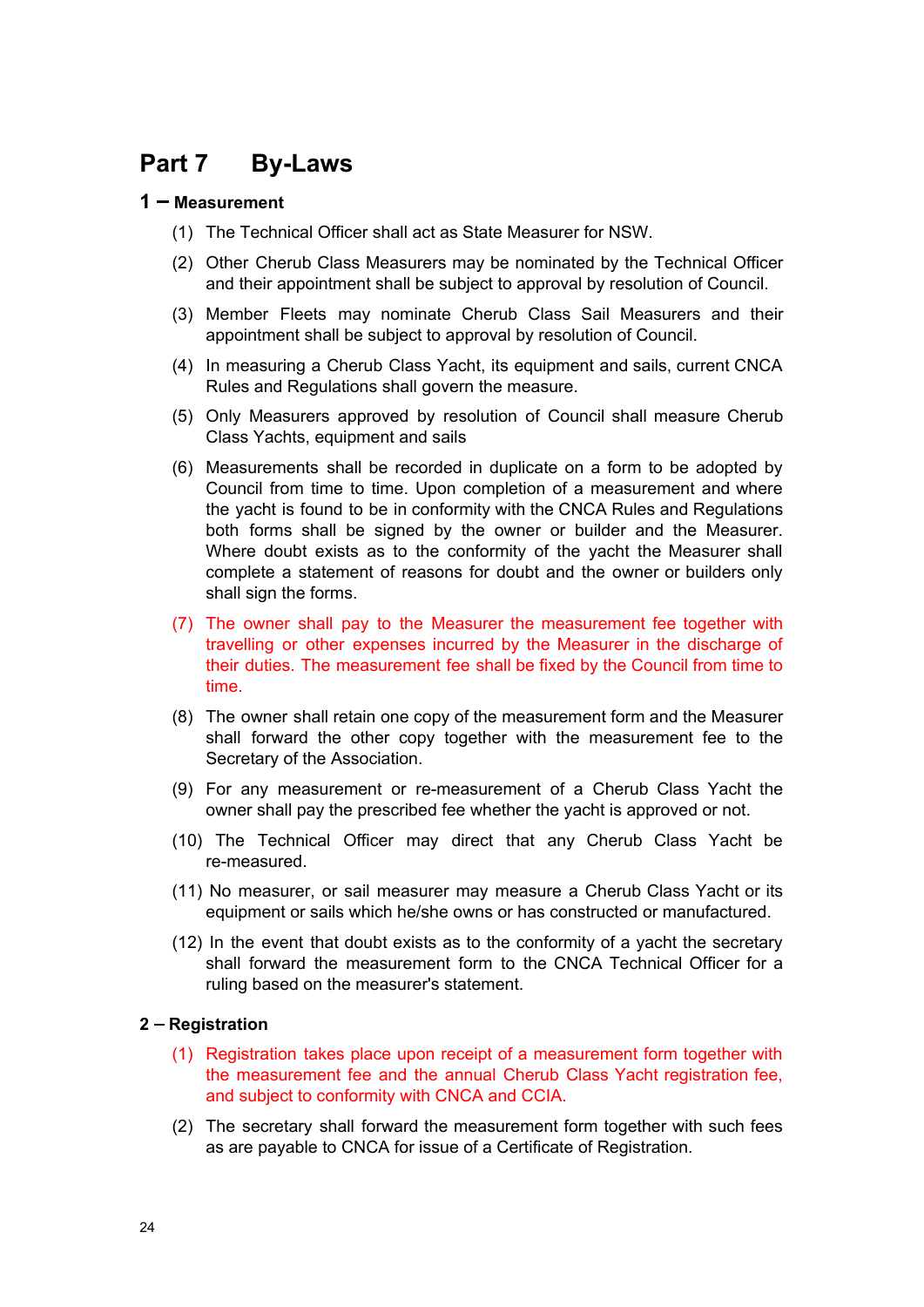- (3) The Certificate of Registration is cancelled when a Cherub Class Yacht changes ownership, and a new owner desirous of obtaining a Certificate of Registration shall forward to the Secretary of the Association such fee as may be determined by Council from time to time but which shall be not less than \$1.00 for issue of a new Certificate of Registration and details of the change in ownership.
- (4) Each Member Fleet shall collect from each of its Cherub Owners an annual registration fee which shall be deemed to include an affiliation fee for the owners, helmsman and crew. The annual registration fee shall be as determined by Council from time to time, but shall not be less than \$0.00 per Cherub Class Yacht.
- (5) No Cherub Class Yachts shall be permitted to enter races conducted or sponsored by the Association or any Member Fleet unless the Annual Registration Fee has been paid.
- (6) Each Member Fleet shall remit to the Association within seven (7) days the Annual Registration fees collected from Cherub Owners.

### <span id="page-25-0"></span>**3** ⎼ **Deleted**

### <span id="page-25-1"></span>**4** ⎼ **Racing**

- (1) No yacht may score points or be awarded prizes in any event conducted or sponsored by the Association unless;
	- (a) The yacht has been entered by a member of a Club affiliated to Australian Sailing
	- (b) The helmsman is an amateur member of a Club affiliated to Australian **Sailing**
	- (c) The Cherub Class Yacht is in possession of a valid Certificate of Registration issued by or under the authority of CCIA.
	- (d) Deleted
	- (e) Permission for change of crew shall have been obtained from the Race Committee. Under no circumstances will crew changes be permitted to suit weather conditions.
- (2) The annual NSW State Championship shall be conducted each year in rotation between Member Fleet venues as decided by Council.
- (3) The annual NSW State Championship shall be conducted over not less than five heats.
- (4) Points shall be scored, heats discarded and any ties resolved in accordance with the Low Point System, as set out in RRS Appendix A. The Council may approve modification of this system provided that modification is clearly set out in the Notice of Race for the event in question.
- (5) For the NSW Cherub State Championships:
	- (a) The Notice of Race and the Sailing Instructions for the State Championships shall be approved by the Council prior to the first of September.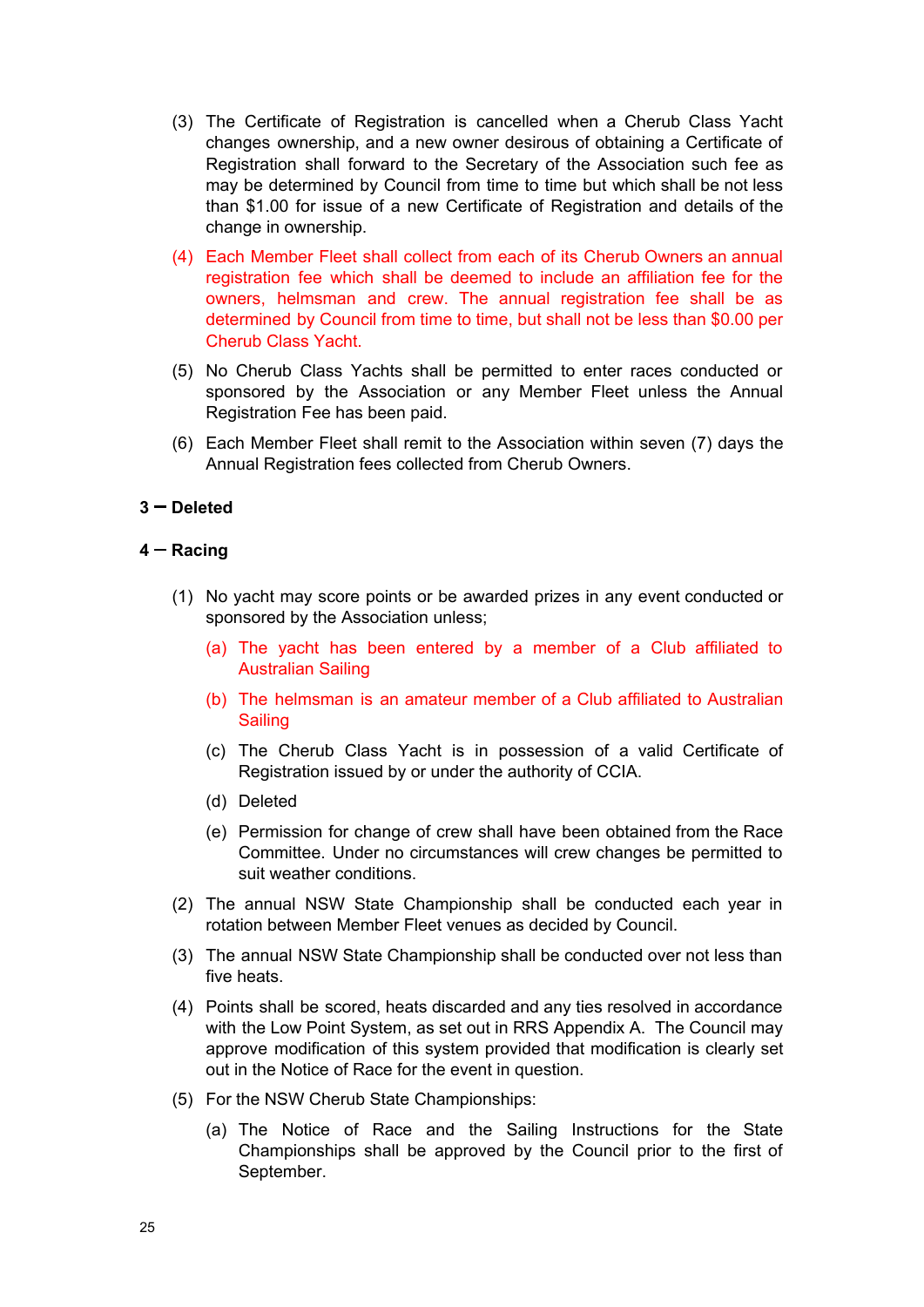- (b) The Notice of Race for the State Championship shall include details as to the general length and nature of the courses for each heat.
- (c) The Sailing Instructions shall include full details of the course for each heat including the nominal length and shape of the courses.
- (d) Changes to the course details in the Sailing Instructions shall only be made with the approval of the Council.
- (6) Prior to, and/or in conjunction, with State Titles the association may conduct state team selection trials to nominate a team to represent New South Wales at the national titles.
- (7) Points shall be scored for all state team selection trials using the low point system.

#### <span id="page-26-0"></span>**5** ⎼ **Amendments of CNCA Rules and Restrictions**

- (1) Should any member fleet propose any alterations to CNCA Rules and Restrictions it shall submit such proposed alterations to the Association in writing and be signed by five affiliated owners of Cherub Class Yachts.
- (2) The secretary shall circulate such proposed alteration to all Member Fleets at least 21 days before the Council meeting at which it is to be voted.
- (3) Such proposed alteration shall require two-thirds affirmative majority of those Council members entitled to vote.
- (4) In the event of the proposed alteration being adopted the Secretary shall submit such proposed charge within seven (7) days of the Council meeting at which the vote is declared to CNCA in the form of a Notice of Motion for postal ballot.

### <span id="page-26-1"></span>**6** ⎼ **Deleted**

### <span id="page-26-2"></span>**7** ⎼ **Cherub Class Owners Fleet definition**

Until otherwise decided by resolution of Council, the minimum number of racing together in a Club affiliated to Australian Sailing which shall comprise a fleet shall be two (2).

#### <span id="page-26-3"></span>**8** ⎼ **Alteration to By-Laws**

Any addition, deletion or alteration to the By-Laws shall be lodged in writing to the Secretary at or before a Council meeting and circulated to all Council Members as a Notice of Motion prior to the next Council meeting.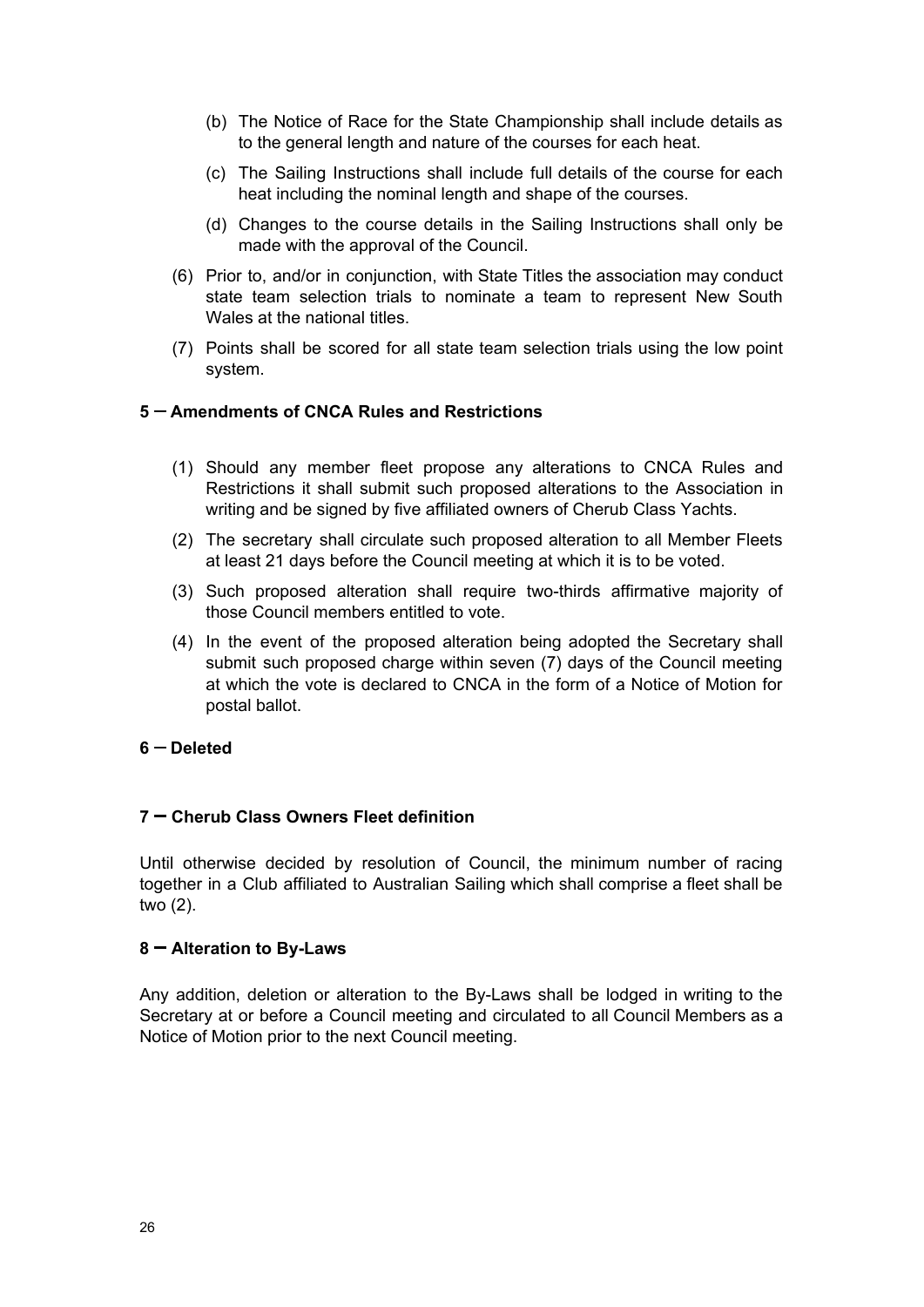| <b>Current</b><br>ltems                                     | <b>Location in new</b><br><b>Constitution</b>                                                                                           | <b>Changes made</b>                                                                                                                                                                                                                                                                            |
|-------------------------------------------------------------|-----------------------------------------------------------------------------------------------------------------------------------------|------------------------------------------------------------------------------------------------------------------------------------------------------------------------------------------------------------------------------------------------------------------------------------------------|
|                                                             |                                                                                                                                         |                                                                                                                                                                                                                                                                                                |
| 1.1                                                         | Now at 2.2                                                                                                                              | No change                                                                                                                                                                                                                                                                                      |
| 2.1                                                         | Now at 2.3                                                                                                                              | No change                                                                                                                                                                                                                                                                                      |
| 3.1<br>3.2<br>3.3<br>3.4                                    | Now at 2.4.1<br>Now at 2.4.2<br>Now at 2.4.3<br>Now at 2.4.4                                                                            | 2.4.2 updated to reference Australian Sailing, language<br>updated                                                                                                                                                                                                                             |
| 4.1<br>4.2<br>4.3<br>4.4<br>4.5<br>4.6<br>4.7<br>4.8<br>4.8 | Now at 3.5.1<br>Now at 3.5.2<br>Now at 3.5.3<br>Now at 3.6.1<br>Now at 3.6.2<br>Now at 3.5.4<br>Now at 3.7<br>Now at 3.8<br>Now at 3.10 | 3.5.2 updated to reference Australian Sailing, added<br>reference to by-law specification<br>3.6.1 changes made to amalgamate language with model<br>constitution, fleet affiliation fee removed<br>3.6.2 language updated<br>3.10 updated to model recommendations                            |
| 4.10                                                        | Included in 3.10                                                                                                                        |                                                                                                                                                                                                                                                                                                |
| 5.1<br>5.2<br>5.3<br>5.4<br>5.5                             | Now at 3.9.1<br>Now at 3.9.2<br>Now at 3.9.3<br>Now at 3.9.4                                                                            | Updated for clarity of language - CCIA updated to CNCA,<br>to align references to Rules & Restrictions to the current<br>Australian document to ensure clarity, to recognise that<br>NSW is guided by the national Association and to ensure<br>longevity of this constitution.<br>5.2 removed |
|                                                             |                                                                                                                                         |                                                                                                                                                                                                                                                                                                |
| 6                                                           | Now at 3.14, 3.13<br>& 3.15                                                                                                             | Expanded to model constitution recommendations                                                                                                                                                                                                                                                 |
| 7.1<br>7.2<br>7.3<br>7.4<br>7.5                             | Now at 6.50<br>Now at 3.11.1<br>Now at 3.11.2<br>Now at 3.11.3<br>Now at 3.11.4                                                         | 6.50 Updated to current use financial year<br>3.11.1 & 3.11.3 removal of affiliation fee<br>4.13 dispute resolution model based on 16ft skiff<br>constitution                                                                                                                                  |
| 8.1<br>8.2<br>8.3<br>8.4<br>8.5                             | Now at 4.17.1<br>Now at 4.17.2<br>Now at 4.17.3<br>Now at 6.43.1<br>Now at 6.43.2                                                       | 4.17.1 updated for clarity<br>4.17.1 (c) clause allowing for additional councillor for large<br>fleets added (to bring in line with National constitution)                                                                                                                                     |
| 9.1                                                         | Now at 4.17.4 &                                                                                                                         | 4.17.4 removal of Handicapper                                                                                                                                                                                                                                                                  |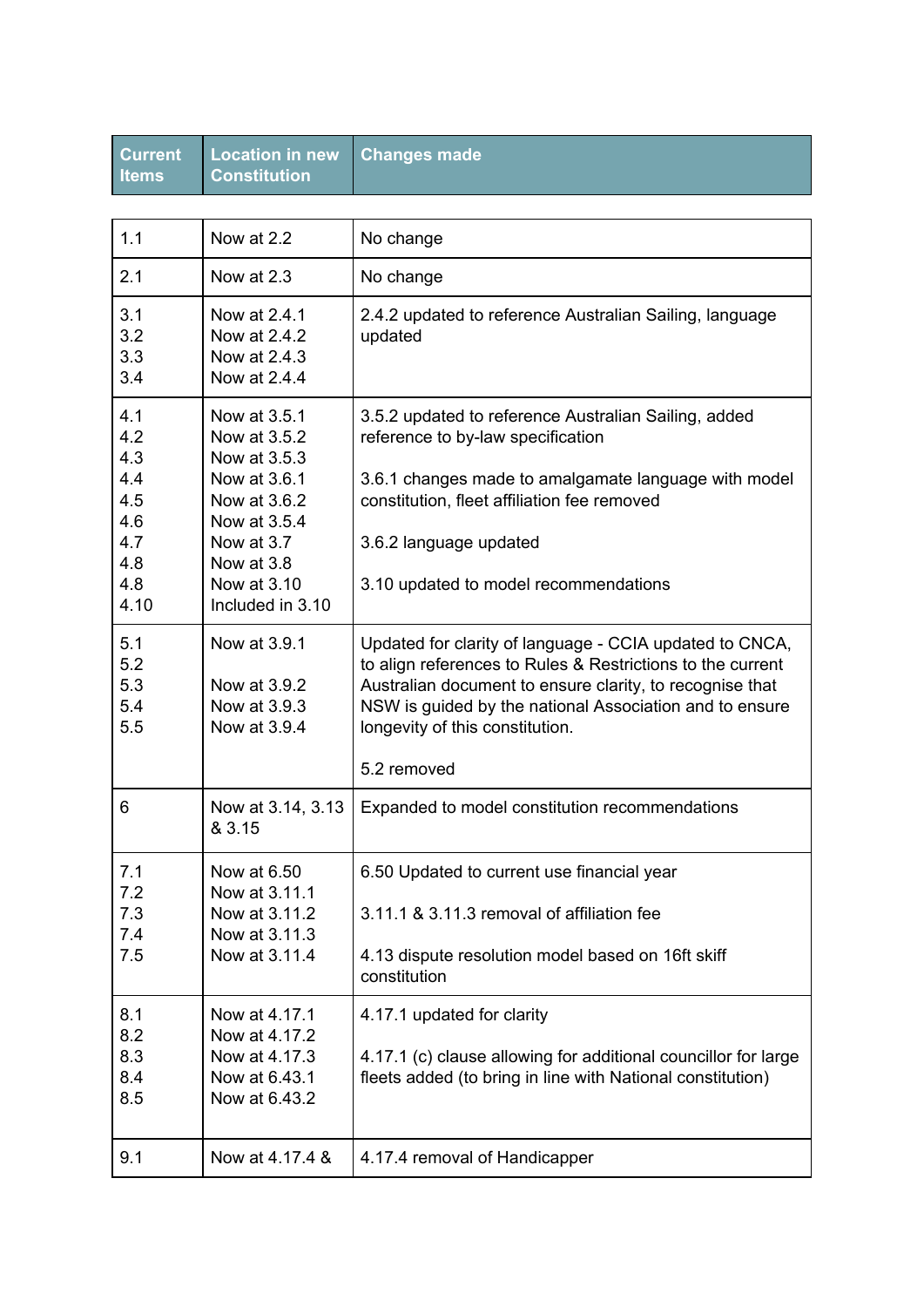| 9.2<br>9.3<br>9.4<br>9.5<br>9.6                                               | 4.17.5<br>Now at 4.18.1<br>Now at 4.18.2<br>Now at 4.18.3<br>Now at 4.17.6<br>Now at 4.22                                                                        |                                                                                                                                                                                                            |
|-------------------------------------------------------------------------------|------------------------------------------------------------------------------------------------------------------------------------------------------------------|------------------------------------------------------------------------------------------------------------------------------------------------------------------------------------------------------------|
| 10.1<br>10.2<br>10.3<br>10.4<br>10.5<br>10.6<br>10.7<br>10.8<br>10.9<br>10.10 | Now at 5.27<br>Now at 5.28<br>Now at 4.23.1<br>Now at 19.2<br>Now at 4.23.5<br>Now at 4.23.6<br>Now at 4.23.7<br>Now at 5.30.1<br>Now at 5.30.2<br>Now at 5.28.3 | 5.27 & 5.28 Expanded to model recommendations<br>4.23.1 updated to 1 meeting per year (10.3 not specified)<br>4.23.5 Typographical error and language updated<br>5.30.1 & 5.30.2 updated to model language |
| 11.1<br>11.2<br>11.3<br>11.4                                                  | Now at 4.26<br>(committee<br>meetings)<br>Now at 5.36<br>(general<br>meetings)                                                                                   | Voting addressed separately for meetings & General<br>meetings.                                                                                                                                            |
| 12.1<br>12.2                                                                  | Now at 3.5.5                                                                                                                                                     | Points combined but no change                                                                                                                                                                              |
| 13                                                                            | Now at 6.41                                                                                                                                                      | No change                                                                                                                                                                                                  |
| 14.1<br>14.2<br>14.3<br>14.4                                                  | Now at 6.46.2<br>Now at 6.46.3<br>Now at 6.46.4<br>Now at 6.46.5                                                                                                 | Added under FT Change of name, objects and constitution<br>- alongside requirements of section 10 of Act<br>6.46.3 Voting threshold updated to meet requirements of<br>Act                                 |
| 15.1<br>15.2                                                                  | Now at 6.51.1<br>Now at 6.51.2                                                                                                                                   | Updated to refer to Australian Sailing                                                                                                                                                                     |
| 16                                                                            | Now at 6.52                                                                                                                                                      | No change                                                                                                                                                                                                  |
| 17                                                                            | Now at 6.45                                                                                                                                                      | Now under FT required section on winding up of<br>association                                                                                                                                              |
| 18                                                                            | Now at 1.1                                                                                                                                                       | All definitions updated to match proposed document and<br>current references                                                                                                                               |
| 19                                                                            | Now at 5.49                                                                                                                                                      | References to Committee updated to Council                                                                                                                                                                 |
| 20                                                                            | Now at 6.47 &                                                                                                                                                    | Updated to model language, required FT inclusion                                                                                                                                                           |